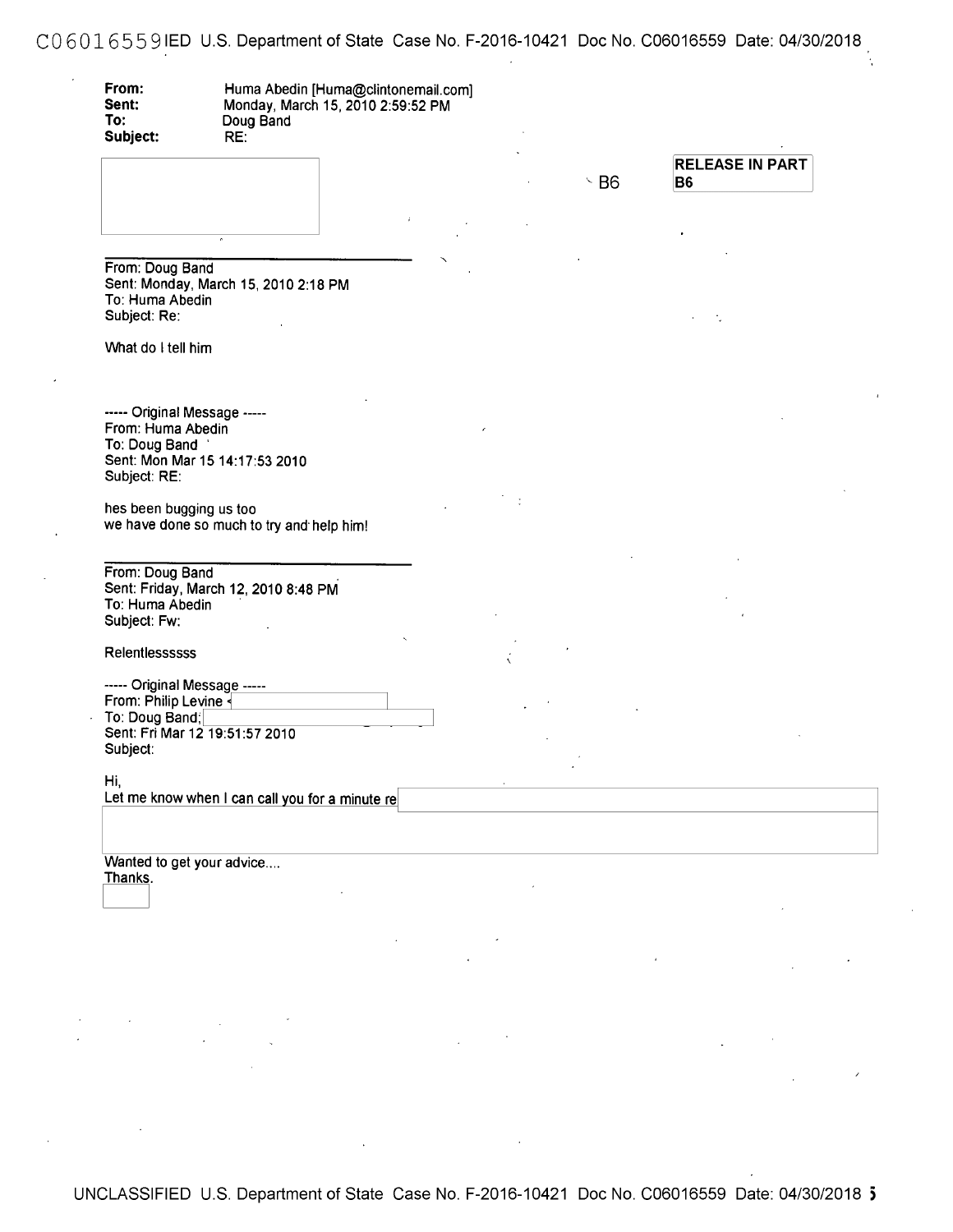# C 0 5 9 7 6 5 0 4 =1ED U.S. Department of State Case No. F-2016-10421 Doc No. C05976504 Date: 04/30/2018

| From:<br>Sent:<br>To:<br>Subject:                                                  | Doug Band<br>Wednesday, November 25, 2009 8:37:06 PM<br>Huma Abedin<br>Re∶<br>7 |             | <b>RELEASE IN</b><br>PART <sub>B6</sub> |
|------------------------------------------------------------------------------------|---------------------------------------------------------------------------------|-------------|-----------------------------------------|
| Told him<br>But you know the deal                                                  |                                                                                 |             |                                         |
| Our peoplenuuuttttssss                                                             |                                                                                 |             |                                         |
| ----- Original Message -----<br>From: Huma Abedin<br>To: Doug Band<br>Subject: Re: | Sent: Wed Nov 25 20:35:37 2009                                                  |             |                                         |
| We haven't decided                                                                 | I told him yesterday we won't have that till december.                          | Merkel will | so will be easier for her               |
| to schedule.                                                                       |                                                                                 |             |                                         |
| ----- Original Message -----<br>From: Doug Band<br>To: Huma Abedin<br>Subject: Re: | 1<br>Sent: Wed Nov 25 20:33:23 2009                                             |             |                                         |
|                                                                                    | He needs a date to give merkel                                                  |             |                                         |
| ----- Original Message -----<br>From: Huma Abedin<br>To: Doug Band<br>Subject: Re: | Sent: Wed Nov 25 20:33:01 2009                                                  |             | $\mathbf{I}$                            |
| Ok. What's the issue?                                                              |                                                                                 |             |                                         |
| ----- Original Message -----<br>From: Doug Band<br>To: Huma Abedin<br>Subject:     | Sent: Wed Nov 25 20:20:03 2009<br>X.                                            |             |                                         |
| Need discuss karlheinz                                                             |                                                                                 |             |                                         |
|                                                                                    |                                                                                 |             |                                         |
|                                                                                    |                                                                                 |             |                                         |

**B**6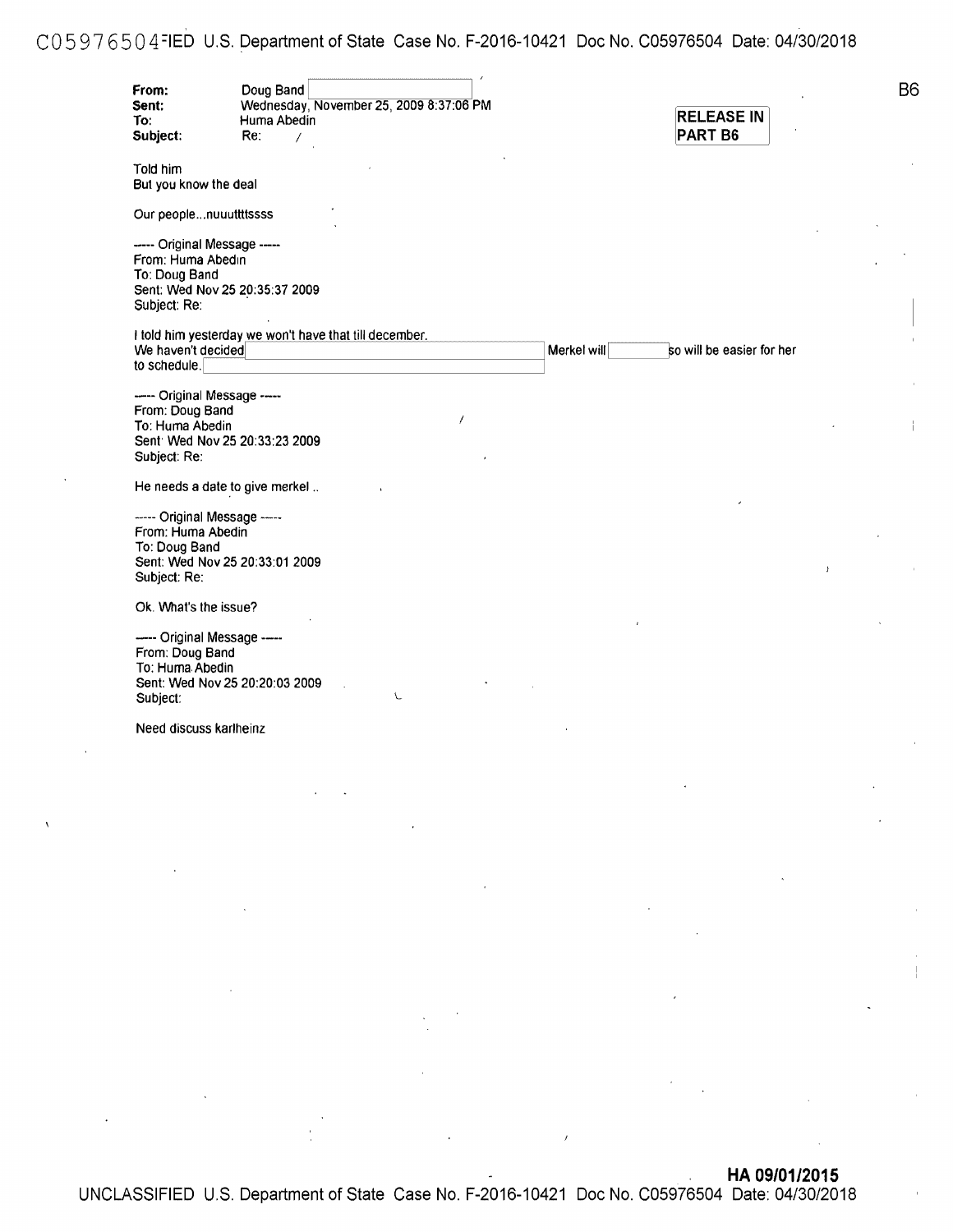### CO 5 9 8 313 61FIED U.S. Department of State Case No. F-2016-10421 Doc No. C05983136 Date: 04/30/2018

| From:    | Huma Abedin [Huma@clintonemail.com]   |
|----------|---------------------------------------|
| Sent:    | Tuesday, December 29, 2009 9:18:00 AM |
| To:      | Doug Band                             |
| Subject: | Re:                                   |

**RELEASE IN FULL** 

So am I. III try to get her to focus today.

---- Original Message ----From: Doug Band To: Huma Abedin Sent: Tue Dec 29 09:17:34 2009 Subject:

Karlheinz.... He's really worried about date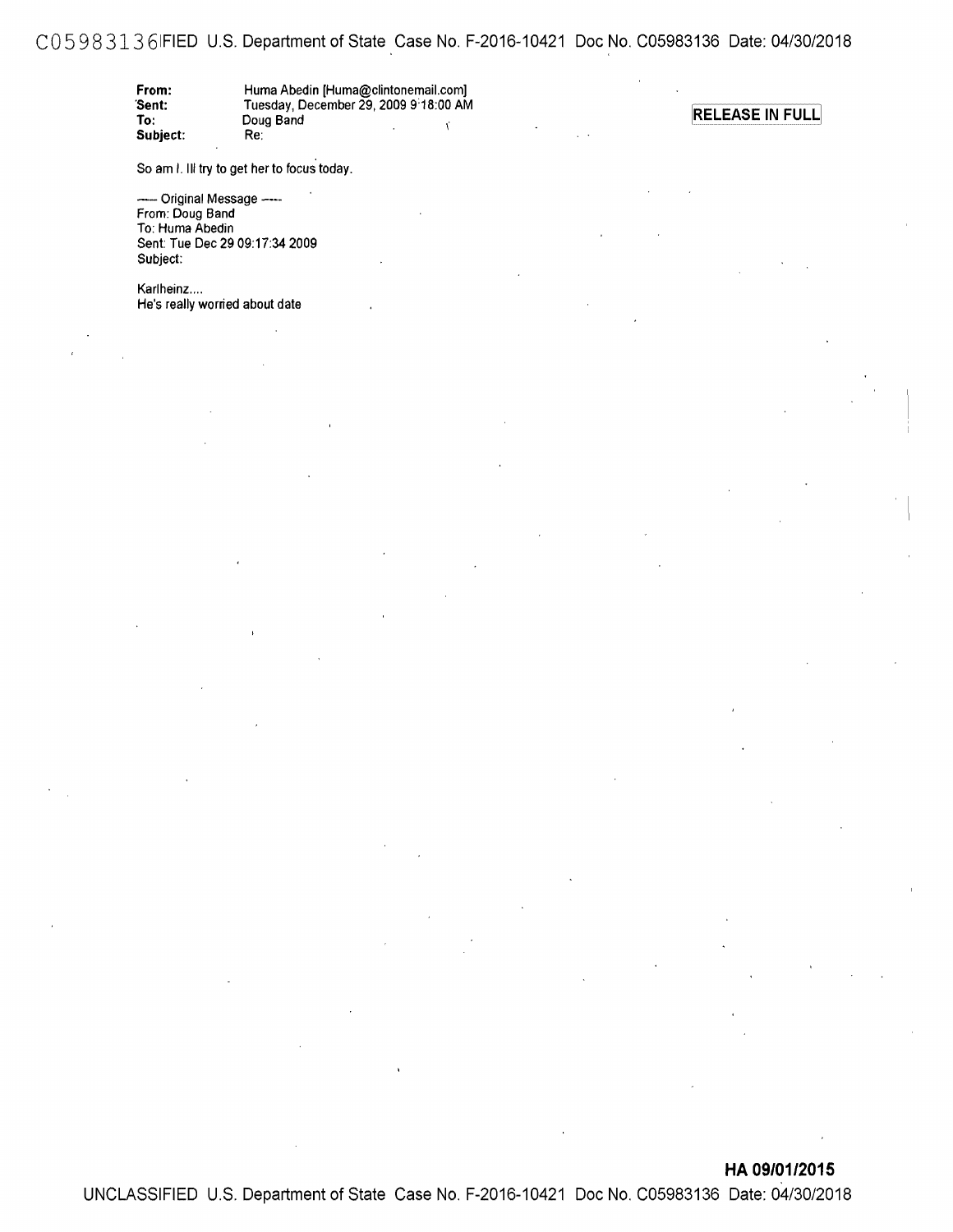### CO 5 9 8 313 7:1FIED U.S. Department of State Case No. F-2016-10421 Doc No. C05983137 Date: 04/30/2018

| From:    | Huma Abedin [Huma@clintonemail.com]   | <b>RELEASE IN FULL</b> |
|----------|---------------------------------------|------------------------|
| Sent:    | Tuesday, December 29, 2009 9:18:47 AM |                        |
| To:      | Doug Band                             |                        |
| Subject: | Re:                                   |                        |

Plus date merkel can do, are not good dates for us. So its complicated....

----- Original Message -----From: Doug Band To: Huma Abedin' Sent. Tue Dec 29 09:17:34 2009 Subject:

Karlheinz.... He's really worried about date

**HA 09/01/2015**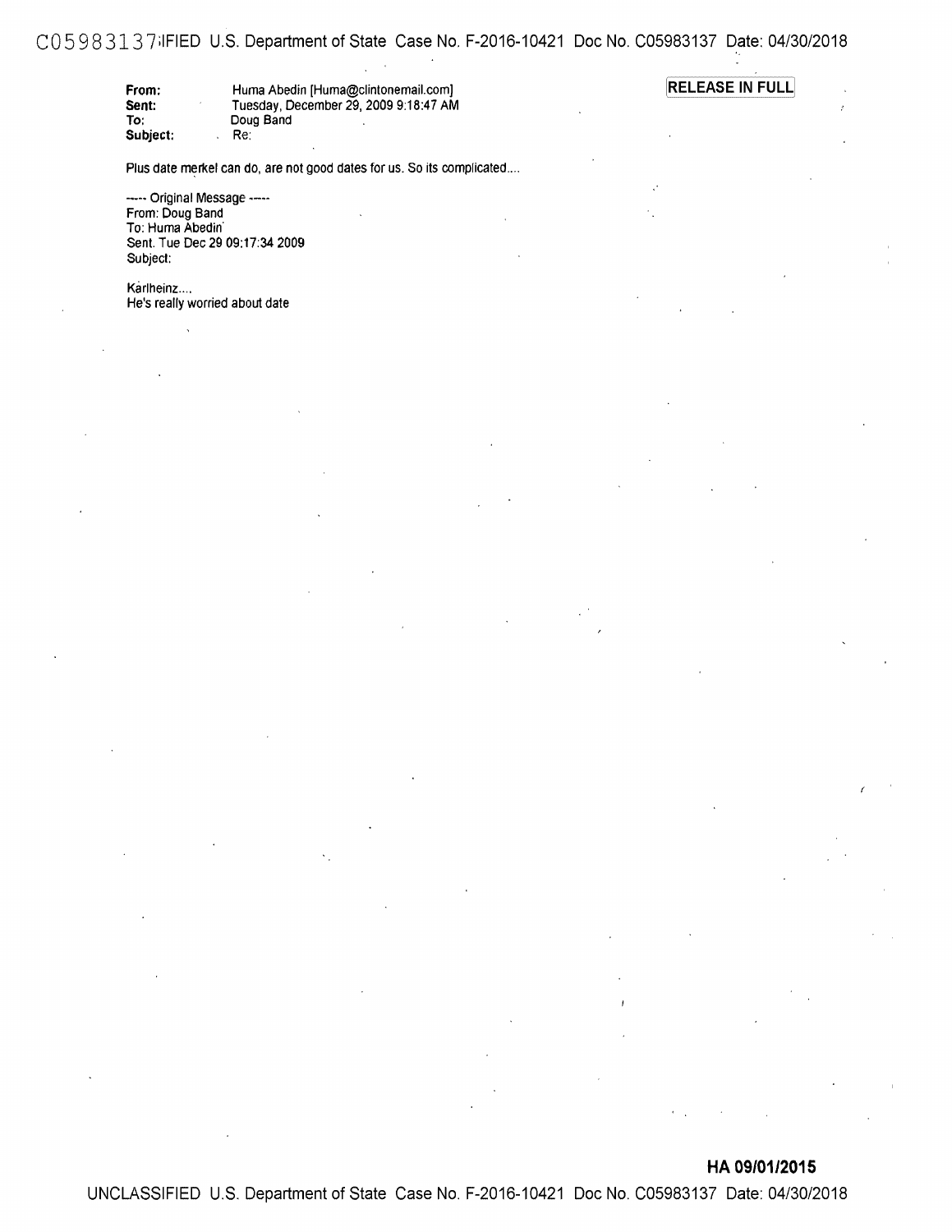CO 5 9 7 2 415=1ED U.S. Department of State Case No. F-2016-10421 Doc No. C05972415 Date: 04/30/2018

| From:    | Doug Band                             |  |
|----------|---------------------------------------|--|
| Sent:    | Monday, November 16, 2009 10:41:09 AM |  |
| To:      | Huma Abedin                           |  |
| Subject: | We are                                |  |

|  |  |  | <b>RELEASE IN PART</b> |
|--|--|--|------------------------|
|  |  |  |                        |

Hosting a reception at davos for cgi as we did the last few years Its the single to be at event and will be jan 27 or whenever she would be there· as having her drop by would help a lot 86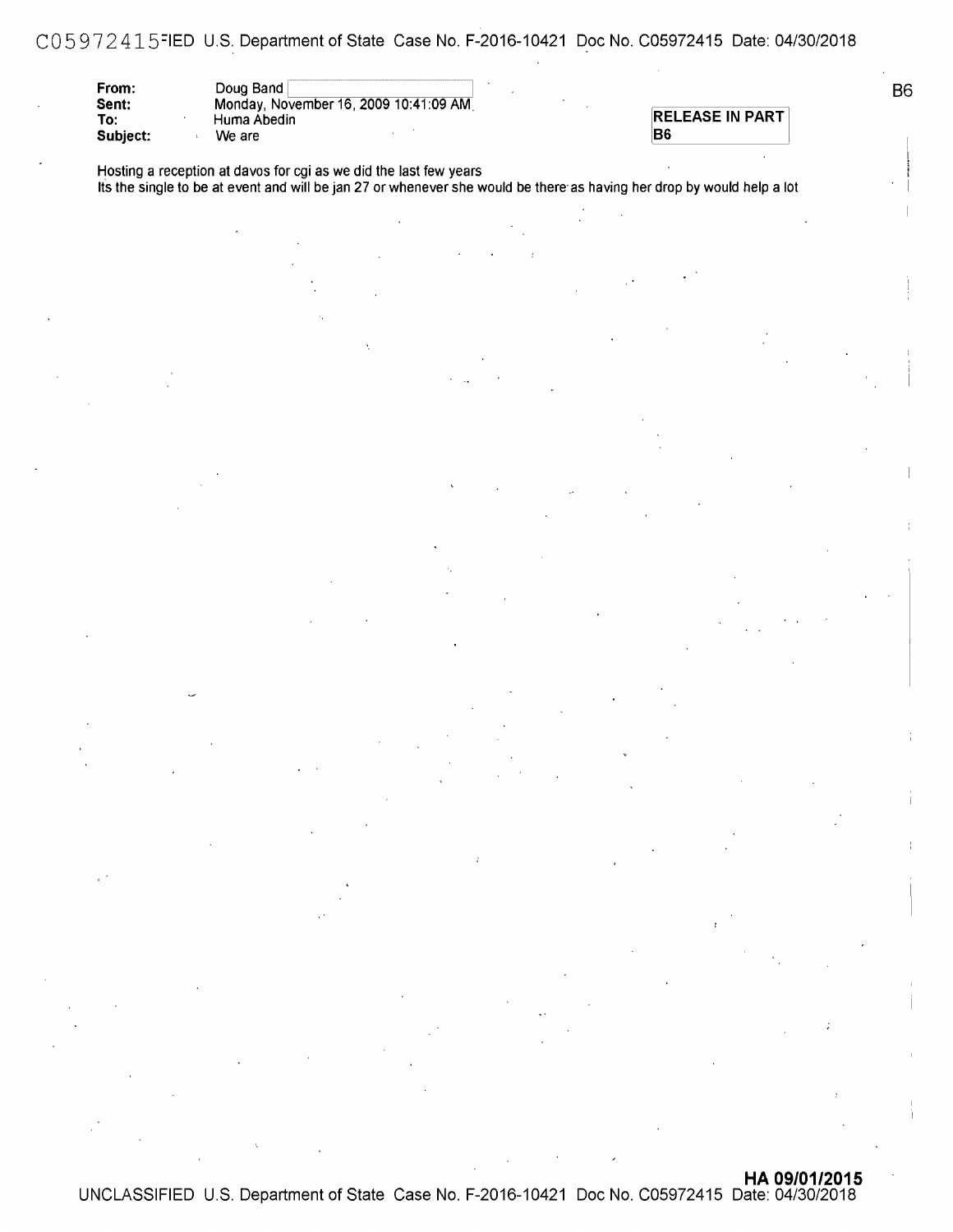CO 5 9 621O8 IED U.S. Department of State Case No. F-2016-10421 Doc No. C05962108 Date: 02/28/2018

J

**From: Sent: To:**  Huma Abedin [Huma@clintonemail.com] Monday, July 27, 2009 6:01 :09 AM Subject: Re:

**RELEASE IN FULL** 

Let me talk to her about karlheinz to make sure she has no strong feelings. III have my guys connect with dow guy when they go to walk thru

----- Original Message ••••• From· Doug Band To: Huma Abedin Sent: Mon Jul 27 05:34:48 2009 Subject: RE:

its andrew liveris, ceo of dow maybe you guys call his ofc and set it up?

what do i tell karlheinz?

From: Huma Abedin Sent: Sunday, July 26, 2009 11:20 PM To: Doug Band Subject: Re:

Europe in jan/feb will be tough Big antarctica trip planned for late jan/early feb. Yes for sure on your guy Its his event so I'm sure he will greet but will be sire she sees him.

·---- Original Message ---·- From: Doug Band To: Huma Abedin Sent: Sun Jul 26 19:18:06 2009 Subject:

Karlheinz called me He's giving his media prize to merkel who if you recall gave the honor speech for hrc when he gave it to her She/he want hrc to give honor speech when he gives it to her in jan/feb

Also, head of china/us business council is andrew liveris, ceo of dow He is at the dinner tues night. Need show him love. He's playing golf with me/wjc on friday Can you all pull him to say hello to her backstage or greet and have her mention both me and wjc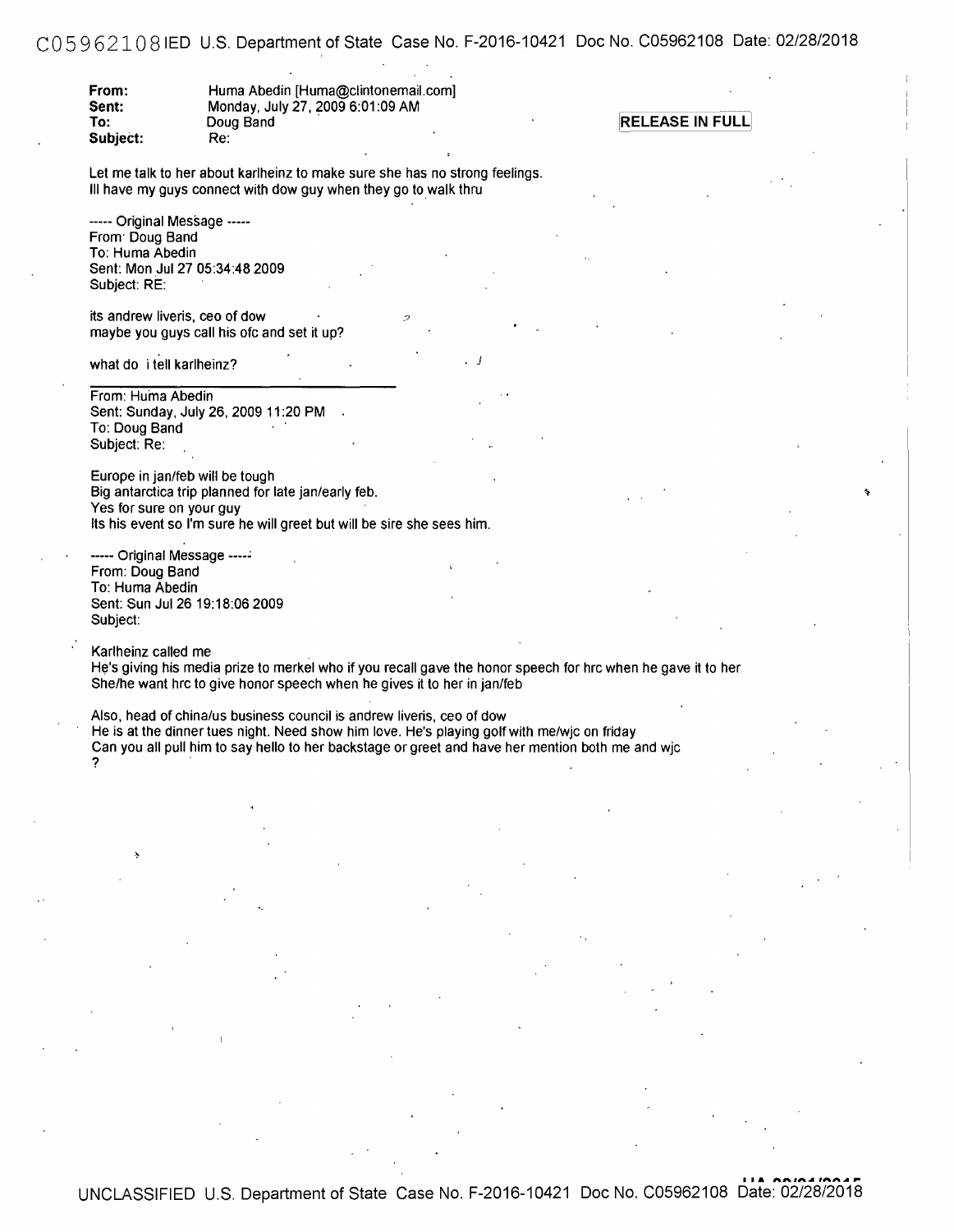'C05 963 9041FIED U.S. Department of State Case No. F-2016-10421 Doc No. C05963904 Date: 02/28/2018

| TO:<br><b>FROM:</b><br><b>SUBJECT:</b><br>DATE:<br>events.<br>Ī. | THE OFFICE OF SECRETARY HILLARY CLINTON<br>CLINTON GLOBAL INITIATIVE (CGI)<br>PROGRAM PARTICIPATION PROPOSAL FOR HILLARY CLINTON<br><b>JUNE 25, 2009</b><br>Please find below options for Secretary Clinton's participation at CGI's Annual Meeting,<br>September 22 - 25 in New York City. We hope that the Secretary will be able to join us<br>once again this year. For your reference, please find attached a complete schedule of<br>The following are options which have been prioritized for Secretary Clinton's<br>participation. Unless otherwise noted, all events will take place at the Sheraton New York<br>Hotel and Towers (811 Seventh Avenue at 53rd Street).<br><b>Closing Plenary Session</b>                                                                                                            |
|------------------------------------------------------------------|------------------------------------------------------------------------------------------------------------------------------------------------------------------------------------------------------------------------------------------------------------------------------------------------------------------------------------------------------------------------------------------------------------------------------------------------------------------------------------------------------------------------------------------------------------------------------------------------------------------------------------------------------------------------------------------------------------------------------------------------------------------------------------------------------------------------------|
|                                                                  |                                                                                                                                                                                                                                                                                                                                                                                                                                                                                                                                                                                                                                                                                                                                                                                                                              |
|                                                                  |                                                                                                                                                                                                                                                                                                                                                                                                                                                                                                                                                                                                                                                                                                                                                                                                                              |
|                                                                  |                                                                                                                                                                                                                                                                                                                                                                                                                                                                                                                                                                                                                                                                                                                                                                                                                              |
|                                                                  |                                                                                                                                                                                                                                                                                                                                                                                                                                                                                                                                                                                                                                                                                                                                                                                                                              |
|                                                                  |                                                                                                                                                                                                                                                                                                                                                                                                                                                                                                                                                                                                                                                                                                                                                                                                                              |
|                                                                  | (Friday, September 25, $1:00 - 2:00$ pm)<br>II. Plenary Session: Investing in Girls and Women<br>(Wednesday, September 23, $9:00 - 10:30$ am)<br>III. Executive Roundtable<br>(Wednesday, September 23, 11.30 $am - 12.45$ pm)<br>IV. Topic Dinner: Investing in Girls and Women<br>(Tuesday, September 22, $7:30 - 9:00$ pm)<br>V. Heads of State Reception<br>(Wednesday, September 23, 7:30 - 8:30 pm at The Museum of Modern Art<br>(MoMA)                                                                                                                                                                                                                                                                                                                                                                               |
| $I_{\cdot}$                                                      | Closing Plenary Session (Friday, September 25, 1:00 - 2:00 pm). The closing<br>plenary session is the final session of the Annual Meeting and will serve as a way<br>to highlight the progress of the past 5 years of CGI, showcase the<br>accomplishments of the meeting, and inspire attendees to continue their work in<br>the year ahead. In the closing, CGI features an inspirational keynote address; last<br>year, Gordon Brown gave the address. As the keynote speakers, Secretary Clinton<br>could either provide remarks or take part in a conversation with President Clinton<br>about what she believes are the most important areas for people to take action in<br>the year ahead.<br>(This session would take place in front of the entire CGI membership as well as<br>credentialed members of the media.) |

 $\overline{\phantom{a}}$ 

 $\bf 1$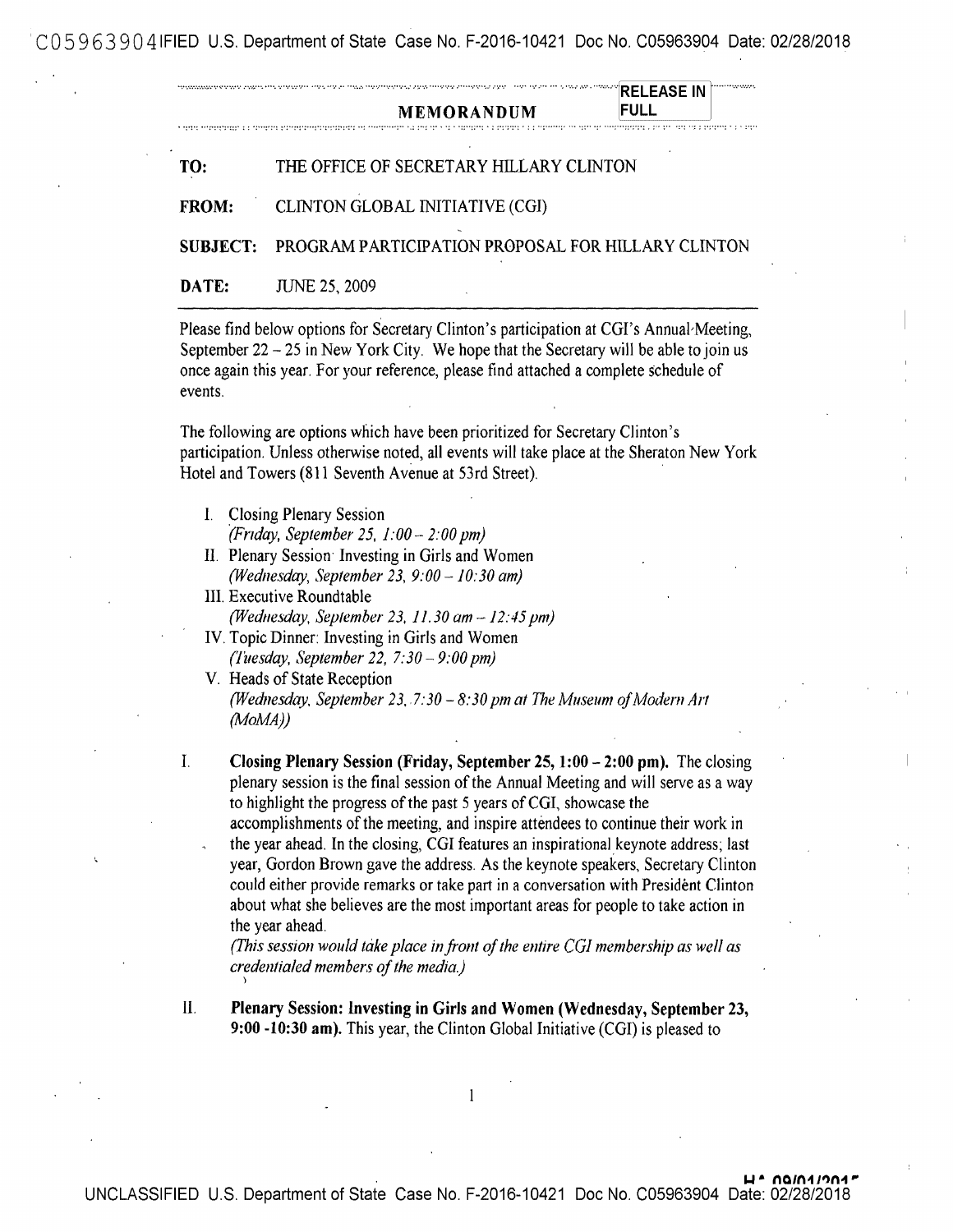announce special Annual Meeting programming on the topic of Investing in Girls and Women Through a series of events and sessions, the CGI Annual Meeting program will examine how solutions that support girls and women around the world can improve entire communities and drive economic progress. *(The Plenmy Session will take place in.front Qf the entire* CG! *membership as well as credentialed members of the media.)* 

The Investing in Girls and Women panel description is as follows: Businesses, governments, and communities in developing and developed countries are working through enormous challenges today. Household economic security is undermined increasingly by food and energy shortages and insufficient access to markets, and this is occurring alongside urbanization, climate change, and significant shifts in governance and economies. At the same time, poverty and financial insecurity is exacerbated by gender inequality. Around the world, women comprise approximately 50% of population, but girls and women still lack equal access as men to education, healthcare, jobs, and political participation. Correcting these imbalances can enrich communities. For example, each year of schooling has been shown to increase a woman's income by 10-20%, and closing the gender gap in education increases per capita GNP. Opportunities abound to improve families and communities in every stage of a woman's life: from birth to adulthood. Smart businesses recognize the power of investments in girls and women to develop and maintain successful markets for the future. Innovative programs already are underway and producing positive results for both communities and businesses. This panel will examine the needs, challenges, and opportunities to strengthen communities and economies through the advancement of girls and women.

Proposed panelists:

Moderator: Oprah Winfrey, Chairwoman and CEO, Harpo, Inc. (Pending) Panelists:

-Lloyd Blankfein, Chairman and CEO, Goldman Sachs (CONFIRMED) -Ellen Johnson-Sirleaf, President, Liberia (INVITED, RESPONSE PENDING) -Rex Tillerson, Chairman and CEO, ExxonMobil (INVITED, RESPONSE PENDING)

-Zainab Salbi, Founder and CEO, Women for Women International or Alt. Female Doer from Latin America TBD

III. **Executive Roundtable. (Wednesday, September 23, 11:30 am - 12:45 pm):** This is a private discussion session with select CGI members. The purpose of this event is to create a cross-sectoral dialogue between the private and public sectors in an effort to address priorities and concerns for the coming year. This gathering is not designed to be a social event, but an action focused conversation that will be driven by the specific interests of the participants. We would be honored if Secretary Clinton would participate as a special guest in this discussion.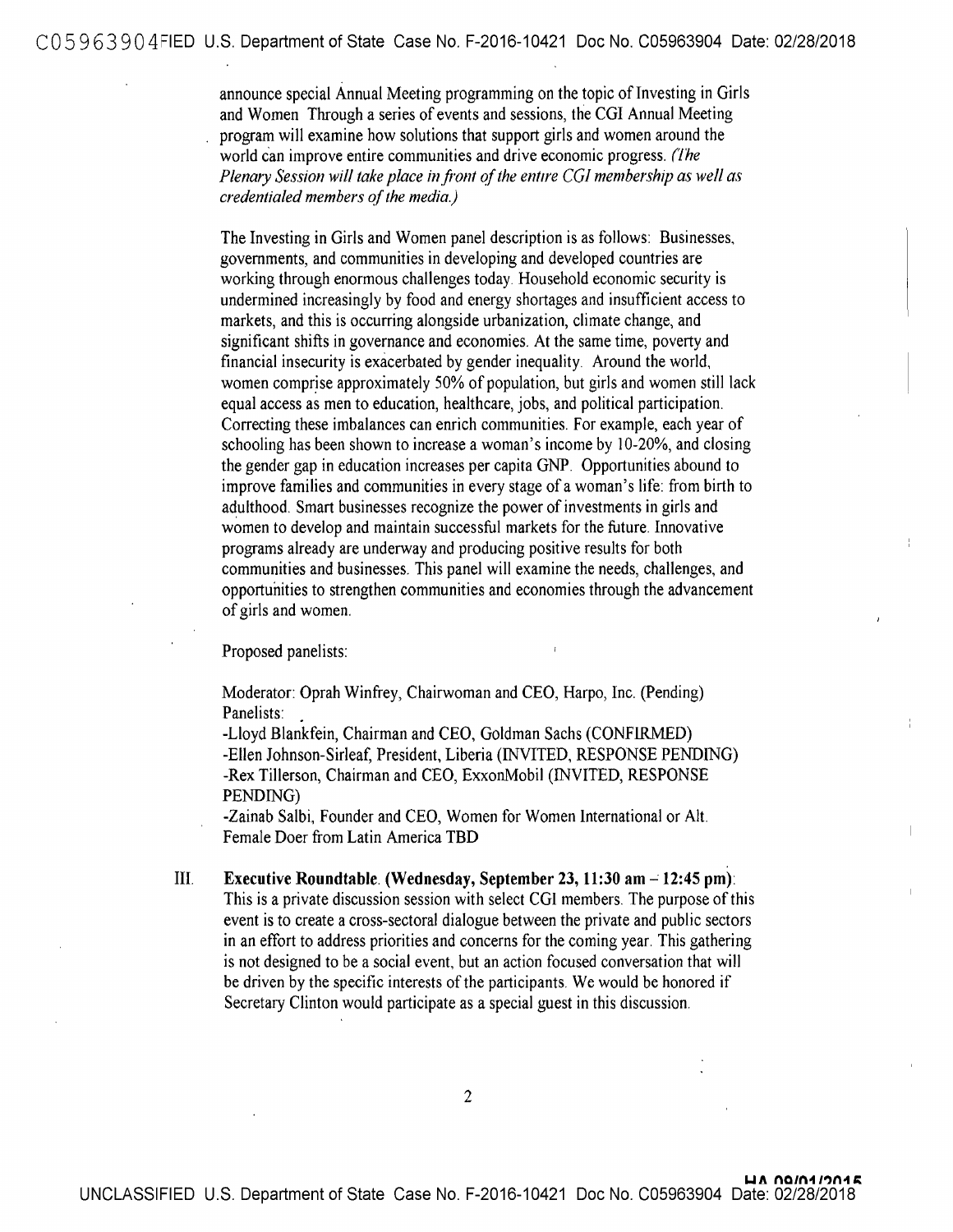C05 963 904 IFIED U.S. Department of State Case No. F-2016-10421 Doc No. C05963904 Date: 02/28/2018

Special guests:

-President Clinton (CONFIRMED)

-Valerie **B.** Jarrett, Senior Advisor and Assistant to the President for Intergovernmental Relations, The White House (CONFIRMED) -Lawrence H. Summers, Director, National Economic Council -Timothy Geithner, Secretary, U.S. Department of the Treasury (INVITED, RESPONSE PENDING)

Confirmed attendees:

-Gregory S. Babe, President and Chief Executive Officer, Bayer Corporation and Bayer Material Science, Bayer AG

-Angela Braly, President and Chief Executive Officer, WellPoint, Inc -John T. Chambers, Chairman and Chief Executive Officer, Cisco Systems, lnc. -Indra Nooyi, Chairman and Chief Executive Officer, PepsiCo, Inc. -Carlos Slim Helú, Chairman of the Board, Grupo Carso S.A. de C.V.

lV. **Head of State Reception (7:30 PM, MoMA):** An intimate reception, limited to Heads of State and select corporate leaders.

3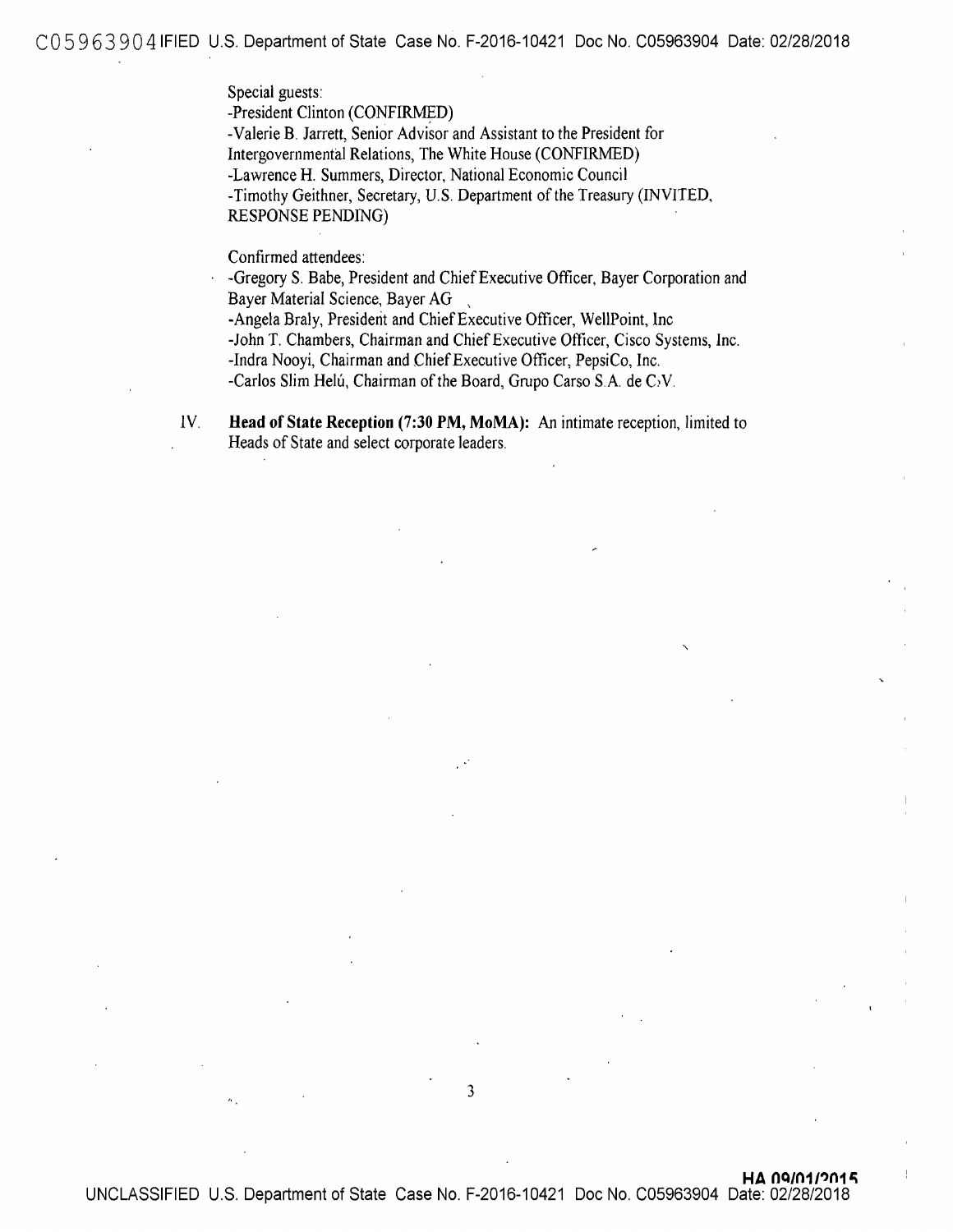# C05 9 63 90 6 IFIED U.S. Department of State Case No. F-2016-10421 Doc No. C05963906 Date: 02/28/2018

86

| From:<br>Sent:               | Huma Abedin [Huma@clintonemail.com]<br>Friday, June 26, 2009 6:24:57 PM                                                |                        |
|------------------------------|------------------------------------------------------------------------------------------------------------------------|------------------------|
| To:                          | 'ed.hughes<br>Doug Band                                                                                                |                        |
| CC:                          | 'bob.harrison<br>'adesal                                                                                               |                        |
|                              | kimberly.lovett<br>'dana.rosenberg                                                                                     |                        |
| Subject:                     | Re: CGI Options Memo for HRC                                                                                           |                        |
| thanks for sending           |                                                                                                                        | <b>RELEASE IN PART</b> |
| Will discuss with her        |                                                                                                                        |                        |
|                              |                                                                                                                        | B <sub>6</sub>         |
| ----- Original Message ----- |                                                                                                                        |                        |
| From: Ed Hughes              |                                                                                                                        |                        |
|                              | To: Doug Band; Huma Abedin                                                                                             |                        |
|                              |                                                                                                                        |                        |
| Cc: Amitabh Desai {          | Robert Harrison                                                                                                        | Dana                   |
| Rosenberg <                  | Kimberly Lovett                                                                                                        |                        |
|                              | Sent: Fri Jun 26 17:29:15 2009                                                                                         |                        |
|                              | Subject: RE: CGI Options Memo for HRC                                                                                  |                        |
|                              | (Reattaching the decision memo in case Ms. Abedin did not receive.)                                                    |                        |
|                              |                                                                                                                        |                        |
| Huma,                        |                                                                                                                        |                        |
|                              | CGI would be honored by your and the Secretary's presence this September. Please let us know if you have any           |                        |
| questions.                   |                                                                                                                        |                        |
| Thanks,                      |                                                                                                                        |                        |
|                              |                                                                                                                        |                        |
| Ed                           |                                                                                                                        |                        |
| -----Original Message-----   |                                                                                                                        |                        |
| From: Doug Band [mailto]     |                                                                                                                        |                        |
|                              |                                                                                                                        |                        |
|                              | Sent: Friday, June 26, 2009 5:26 PM                                                                                    |                        |
|                              | To: Ed Hughes; Huma Abedin                                                                                             |                        |
|                              | Cc: Amitabh Desai; Robert Harrison; Dana Rosenberg; Kimberly Lovett                                                    |                        |
|                              | Subject: Re: CGI Options Memo for HRC                                                                                  |                        |
|                              | Including ms abedin here to work through it together                                                                   |                        |
| ----- Original Message ----- |                                                                                                                        |                        |
| From: Ed Hughes <            |                                                                                                                        |                        |
|                              |                                                                                                                        |                        |
| To: Doug Band                |                                                                                                                        |                        |
| Cc: Amitabh Desai            | <b>Robert Harrison</b>                                                                                                 | }; Dana                |
| Rosenberg                    | Kimberly Lovett                                                                                                        |                        |
|                              | Sent: Fri Jun 26 17:25:20 2009                                                                                         |                        |
|                              | Subject: CGI Options Memo for HRC                                                                                      |                        |
|                              |                                                                                                                        |                        |
| DJB,                         |                                                                                                                        |                        |
|                              |                                                                                                                        |                        |
|                              |                                                                                                                        |                        |
|                              |                                                                                                                        |                        |
|                              | Per our previous discussions, please find attached and pasted below our initial proposal memo to Secretary Clinton for |                        |
|                              | CGI's 2009 Annual Meeting. Please let me know if you would like us to make any edits or if there you are comfortable   |                        |
| forwarding this on to Huma.  |                                                                                                                        |                        |
|                              |                                                                                                                        |                        |
|                              |                                                                                                                        |                        |
|                              |                                                                                                                        |                        |
| Thanks,                      |                                                                                                                        |                        |
|                              |                                                                                                                        |                        |
|                              |                                                                                                                        |                        |
|                              |                                                                                                                        |                        |
|                              |                                                                                                                        |                        |
| Ed                           |                                                                                                                        |                        |
|                              |                                                                                                                        |                        |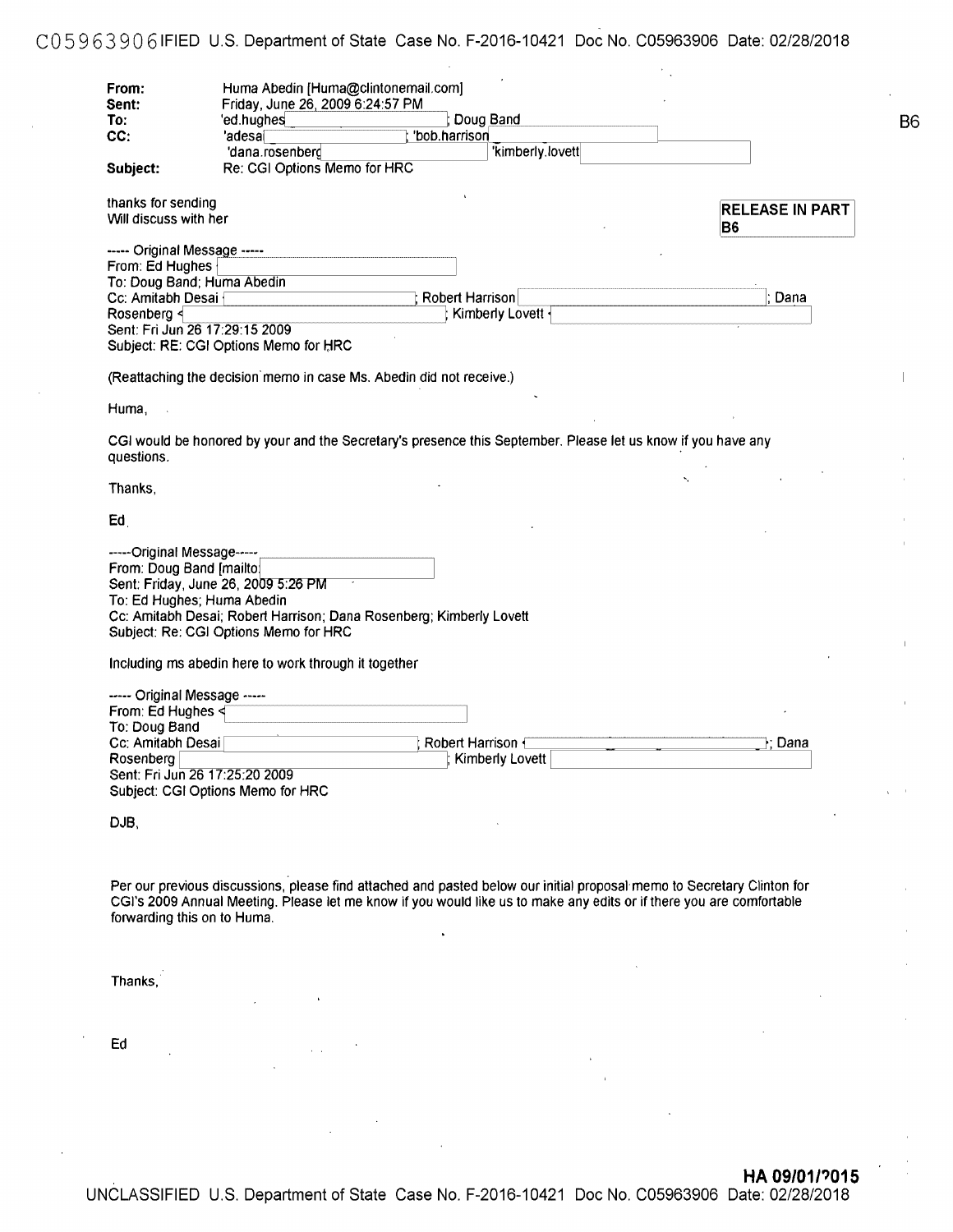COS 9 63 90 61FIED U.S. Department of State Case No. F-2016-10421 Doc No. C05963906 Date: 02/28/2018

Opportunities from which to choose:

I. Closing Plenary Session

(Friday, September 25, 1 :00 - 2:00 pm)

II. Plenary Session: Investing in Girls and Women

(Wednesday, September 23, 9:00 - 10:30 am)

Ill. Executive Roundtable

(Wednesday, September 23, 11 :30 am - 12:45 pm)

IV. Topic Dinner: Investing in Girls and Women

(Tuesday, September 22, 7:30 - 9:00 pm)

V. Heads of State Reception

(Wednesday, September 23, 7:30 - 8:30 pm at The Museum of Modern Art (MoMA))

I. Closing Plenary Session (Friday, September 25, 1:00-2:00 pm). The closing plenary session is the final session of the Annual Meeting and will serve as a way to highlight the progress of the past 5 years of CGI, showcase the accomplishments of the meeting, and inspire attendees to continue their work in the year ahead. In the closing, CGI features an inspirational keynote address; last year, Gordon Brown gave the address. As the keynote speakers, Secretary Clinton could either provide remarks or take part in a conversation with President Clinton about what she believes are the most important areas for people to take action in the year ahead.

(This session would take place in front of the entire CGI membership as well as credentialed members of the media.)

II. Plenary Session: Investing in Girls and Women (Wednesday, September 23, 9:00 -10:30 am). This year, the Clinton Global Initiative (CGI) is pleased to announce special Annual Meeting programming on the topic of Investing in Girls and Women. Through a series of events and sessions, the CGI Annual Meeting program will examine how solutions that support girls and women around the world can improve entire communities and drive economic progress. (The Plenary Session will take place in front of the entire CGI membership as well as credentialed members of the media.)

The Investing in Girls and Women panel description is as follows: Businesses, governments, and communities in developing and developed countries are working through enormous challenges today. Household economic security is undermined increasingly by food and energy shortages and insufficient access to markets, and this is occurring alongside urbanization, climate change, and significant shifts in governance and economies. At the same time, poverty and financial insecurity is exacerbated by gender inequality. Around the world, women comprise approximately 50% of population, but girls and women still lack equal access as men to education, healthcare, jobs, and political participation. Correcting these imbalances can enrich communities. For example, each year of schooling has been shown to increase a woman's income by 10-20%, and closing the gender gap in education increases per capita GNP. Opportunities abound to improve families and communities in every stage of a woman's life: from birth to adulthood. Smart businesses recognize the power of investments in girls and women to develop and maintain successful markets for the future. Innovative programs already are underway and producing positive results for both communities and businesses. This panel will examine the needs, challenges, and opportunities to strengthen communities and economies through the advancement of girls and women .

Proposed panelists: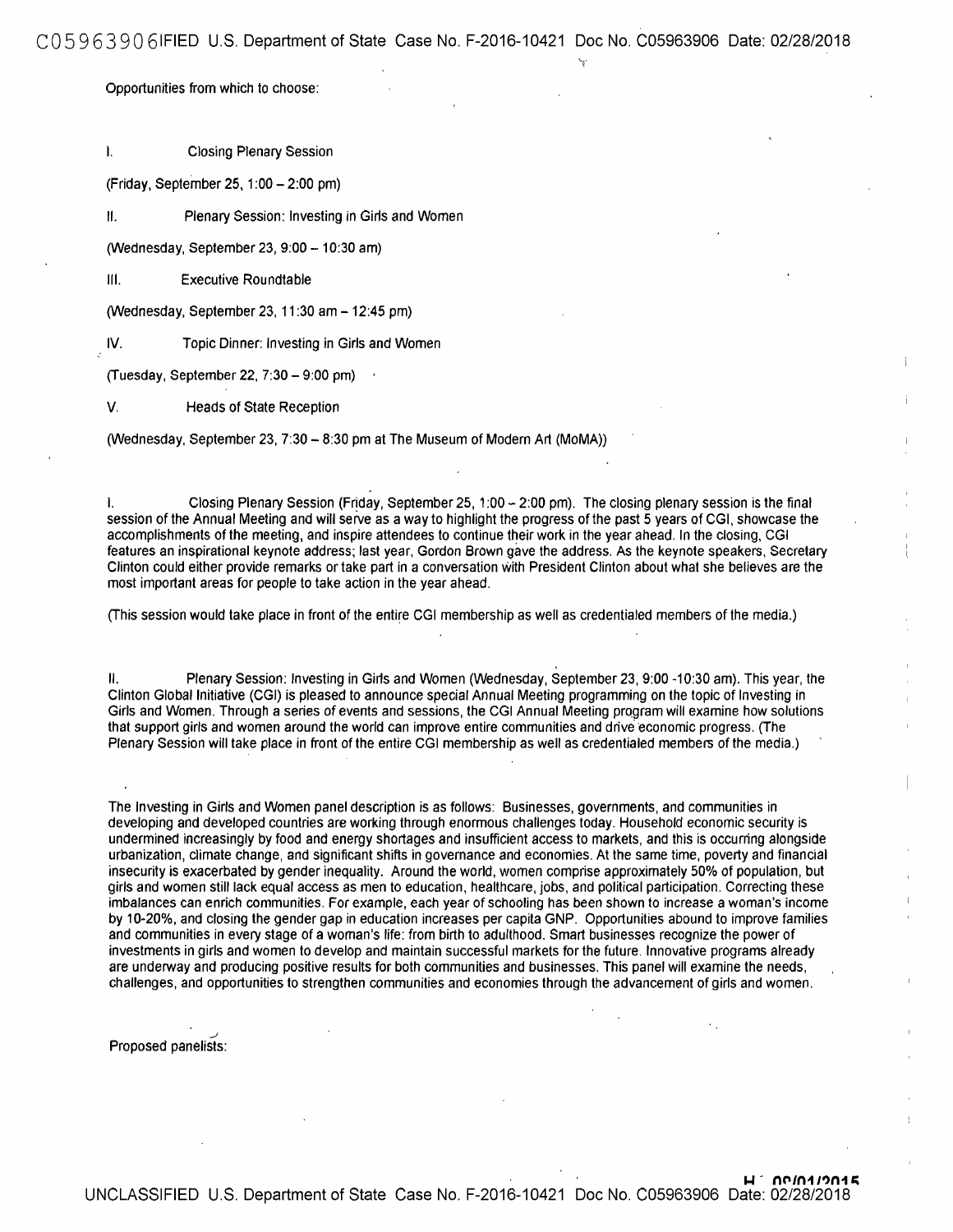C05 9 63 90 6=1ED U.S. Department of State Case No. F-2016-10421 Doc No. C05963906 Date: 02/28/2018

Moderator: Oprah Winfrey, Chairwoman and CEO, Harpo, Inc. (Pending)

Panelists:

-Lloyd Blankfein, Chairman and CEO, Goldman Sachs (CONFIRMED)

-Ellen Johnson-Sirleaf, President, Liberia (INVITED, RESPONSE PENDING)

-Rex Tillerson, Chairman and CEO, ExxonMobil (INVITED, RESPONSE

PENDING)

-Zainab Salbi, Founder and CEO, Women for Women International or Alt. Female Doer from Latin America TBD

Ill. Executive Roundtable. (Wednesday, September. 23, 11 :30 am - 12:45 pm): This is a private discussion session with select CGI members The purpose of this event is to create a-cross-sectoral dialogue between the private and public sectors in an effort to address priorities and concerns for the coming year. This gathering is not designed to be a social event, but an action focused conversation that will be·driven by the specific interests of the participants. We would be honored if Secretary Clinton would participate as a special guest in this discussion.

Special guests:

-President Clinton (CONFIRMED)

-Valerie B. Jarrett, Senior Advisor and Assistant to the President for Intergovernmental Relations, The White House (CONFIRMED) '

-Lawrence H. Summers, Director, National Economic Council

-Timothy Geithner, Secretary, U.S. Department of the Treasury (INVITED,

RESPONSE PENDING)

Confirmed attendees:

-Gregory S. Babe, President and Chief Executive Officer, Bayer Corporation and Bayer Material Science, Bayer AG

-Angela Braly, President and Chief Executive Officer, WellPoint, Inc.

-John T. Chambers, Chairman and Chief Executive Officer, Cisco Systems, Inc.

-Indra Nooyi, Chairman and Chief Executive Officer, PepsiCo, Inc.

-Carlos Slim Helú, Chairman of the Board, Grupo Carso S.A. de C.V.

IV. Head of State Reception (7:30 PM, MoMA): An intimate reception, limited to Heads of State and select corporate leaders.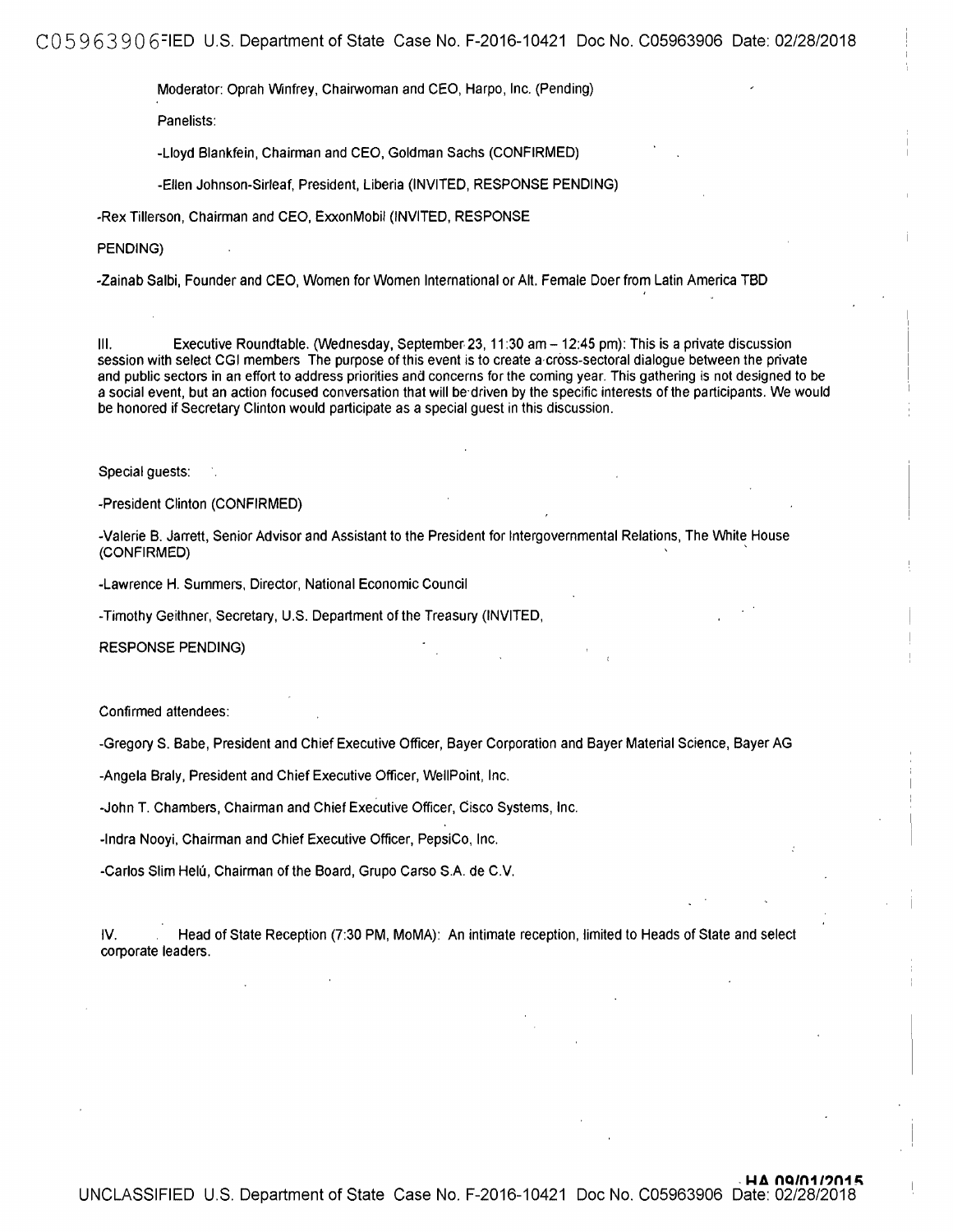# C059639071FIED U.S. Department of State Case No. F-2016-10421 Doc No. C05963907 Date: 02/28/2018

| From:<br>Sent:                 | Huma Abedin [Huma@clintonemail.com]<br>Friday, June 26, 2009 6:25:08 PM                                                |                        |
|--------------------------------|------------------------------------------------------------------------------------------------------------------------|------------------------|
| To:                            | 'ValmoroLJ@state.gov'                                                                                                  | <b>RELEASE IN PART</b> |
| Subject:                       | Fw: CGI Options Memo for HRC                                                                                           |                        |
|                                |                                                                                                                        | <b>B6</b>              |
| Attachments:                   | HRC 2009 Invite Memo, 06.25.09.doc                                                                                     |                        |
| For list next week             |                                                                                                                        |                        |
| ----- Original Message -----   |                                                                                                                        |                        |
| From: Ed Hughes                |                                                                                                                        | B6                     |
| To. Doug Band; Huma Abedin     |                                                                                                                        |                        |
| Cc: Amitabh Desai              | Robert Harrison                                                                                                        | Dana                   |
| Rosenberg {                    | ; Kimberly Lovett -                                                                                                    |                        |
| Sent: Fri Jun 26 17:29:15 2009 |                                                                                                                        |                        |
|                                | Subject: RE: CGI Options Memo for HRC                                                                                  |                        |
|                                |                                                                                                                        |                        |
|                                | (Reattaching the decision memo in case Ms. Abedin did not receive.)                                                    |                        |
| Huma,                          |                                                                                                                        |                        |
|                                |                                                                                                                        |                        |
|                                | CGI would be honored by your and the Secretary's presence this September. Please let us know if you have any           |                        |
| questions.                     |                                                                                                                        |                        |
|                                |                                                                                                                        |                        |
| Thanks,                        |                                                                                                                        |                        |
| Ed                             |                                                                                                                        |                        |
|                                |                                                                                                                        |                        |
| -----Original Message-----     |                                                                                                                        |                        |
| From: Doug Band [mailtd        |                                                                                                                        |                        |
|                                | Sent: Friday, June 26, 2009 5:26 PM                                                                                    |                        |
| To: Ed Hughes, Huma Abedin     |                                                                                                                        |                        |
|                                | Cc: Amitabh Desai; Robert Harrison; Dana Rosenberg; Kimberly Lovett                                                    |                        |
|                                | Subject: Re: CGI Options Memo for HRC                                                                                  |                        |
|                                | Including ms abedin here to work through it together                                                                   |                        |
|                                |                                                                                                                        |                        |
| ----- Original Message -----   |                                                                                                                        |                        |
| From: Ed Hughes                |                                                                                                                        |                        |
| To: Doug Band                  |                                                                                                                        |                        |
| Cc: Amitabh Desai              | Robert Harrison                                                                                                        | Dana                   |
| Rosenberg                      | Kimberly Lovett <                                                                                                      |                        |
| Sent. Fri Jun 26 17:25:20 2009 |                                                                                                                        |                        |
|                                | Subject: CGI Options Memo for HRC                                                                                      |                        |
| DJB,                           |                                                                                                                        |                        |
|                                |                                                                                                                        |                        |
|                                |                                                                                                                        |                        |
|                                |                                                                                                                        |                        |
|                                | Per our previous discussions, please find attached and pasted below our initial proposal memo to Secretary Clinton for |                        |
|                                | CGI's 2009 Annual Meeting. Please let me know if you would like us to make any edits or if there you are comfortable   |                        |
| forwarding this on to Huma.    |                                                                                                                        |                        |
|                                |                                                                                                                        |                        |
|                                |                                                                                                                        |                        |
| Thanks,                        |                                                                                                                        |                        |
|                                |                                                                                                                        |                        |
|                                |                                                                                                                        |                        |

. **u • no1n11'>n1,.**  UNCLASSIFIED U.S. Department of State Case No. F-2016-10421 Doc No. C05963907 Date: 02/28/2018

 $\bar{Q}$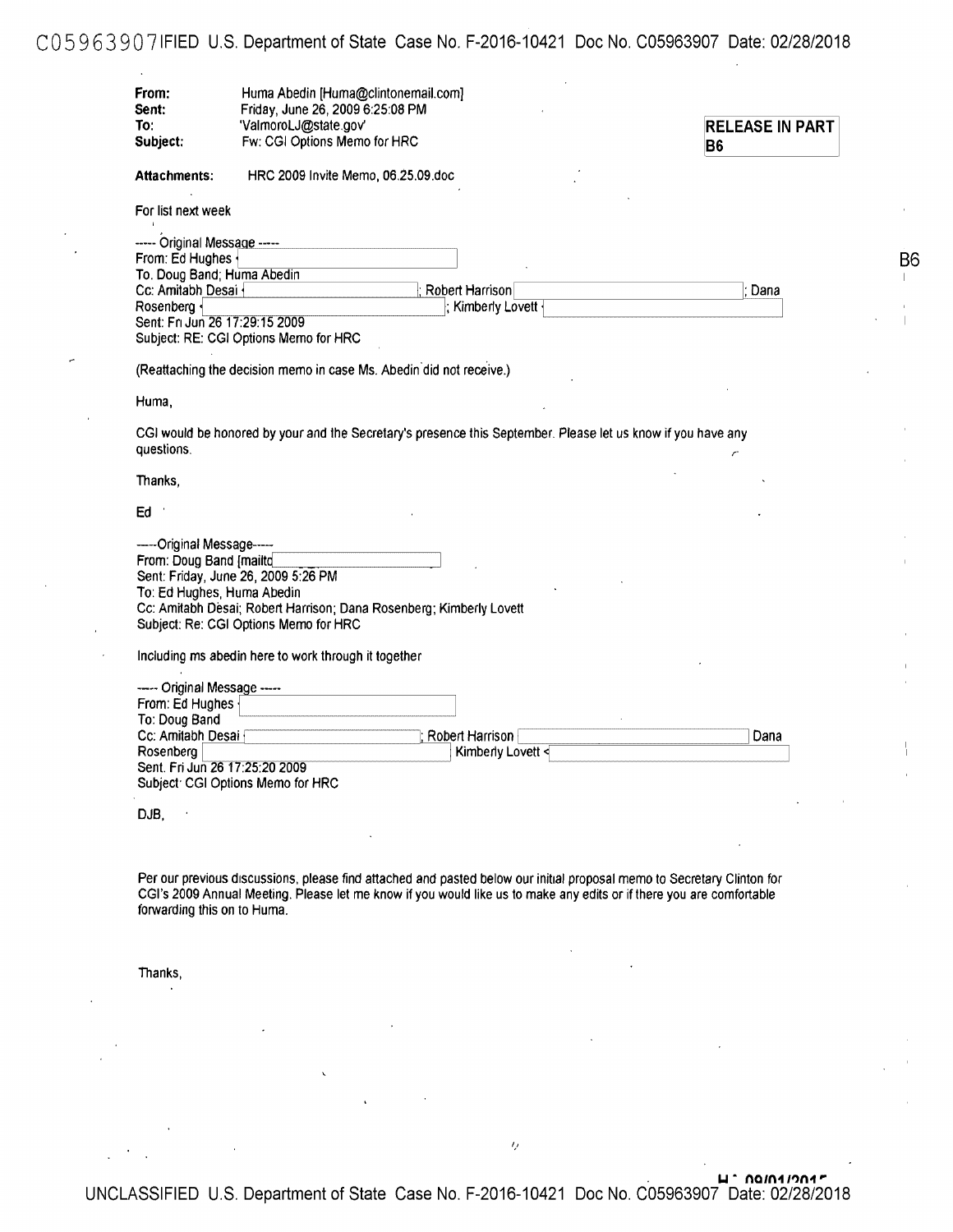C059639071FIED U.S. Department of State Case No. F-2016-10421 Doc No. C05963907 Date: 02/28/2018

Ed

Opportunities from which to choose:

I. Closing Plenary Session

(Friday, September 25, 1 :00 - 2:00 pm)

II. Plenary Session: Investing in Girls and Women

(Wednesday, September 23, 9:00-10:30 am)

Ill. Executive Roundtable

(Wednesday, September 23, 11 ·30 am - 12:45 pm)

IV. Topic Dinner: Investing in Girls and Women

(Tuesday, September 22, 7:30 - 9:00 pm)

V. Heads of State Reception

(Wednesday, September 23, 7:30 - 8:30 pm at The Museum of Modern Art (MoMA))

I. Closing Plenary Session (Friday, September 25, 1:00-2:00 pm). The closing plenary session is the final session of the Annual Meeting and will serve as a way to highlight the progress of the past 5 years of CGI, showcase the accomplishments of the meeting, and inspire attendees to continue their work in the year ahead. In the closing, CGI features an inspirational keynote address; last year, Gordon Brown gave the address. As the keynote speakers. Secretary Clinton could either provide remarks or take part in a conversation with President Clinton about what she believes are the most important areas for people to take action in the year.ahead.

(This session would take place in front of the entire CGI membership as well as credentialed members of the media )

II. Plenary Session: Investing in Girls and Women (Wednesday, September 23, 9:00 -10:30 am). This year, the . Clinton Global Initiative (CGI) is pleased to announce special Annual Meeting programming on the topic of Investing in Girls and Women. Through a series of events and sessions, the CGI Annual Meeting program will examine how solutions that support girls and women around the world can improve entire communities and drive economic progress. (The Plenary Session will take place in front of the entire CGI membership as well as credentialed members of the media.)

The Investing in Girls and Women panel description is as follows: Businesses, governments, and communities in developing and developed countries are working through enormous challenges today. Household economic security is undermined increasingly by food and energy shortages and insufficient access to markets, and this is occurring alongside urbanization, climate change, and significant shifts in governance and economies. At the same time, poverty and financial insecurity is exacerbated by gender inequality. Around the world, women comprise approximately 50% of population. but girls and women still lack equal access as men to education, healthcare, jobs, and political participation. Correcting these imbalances can enrich communities. For example, each year of schooling has been shown to increase a woman's income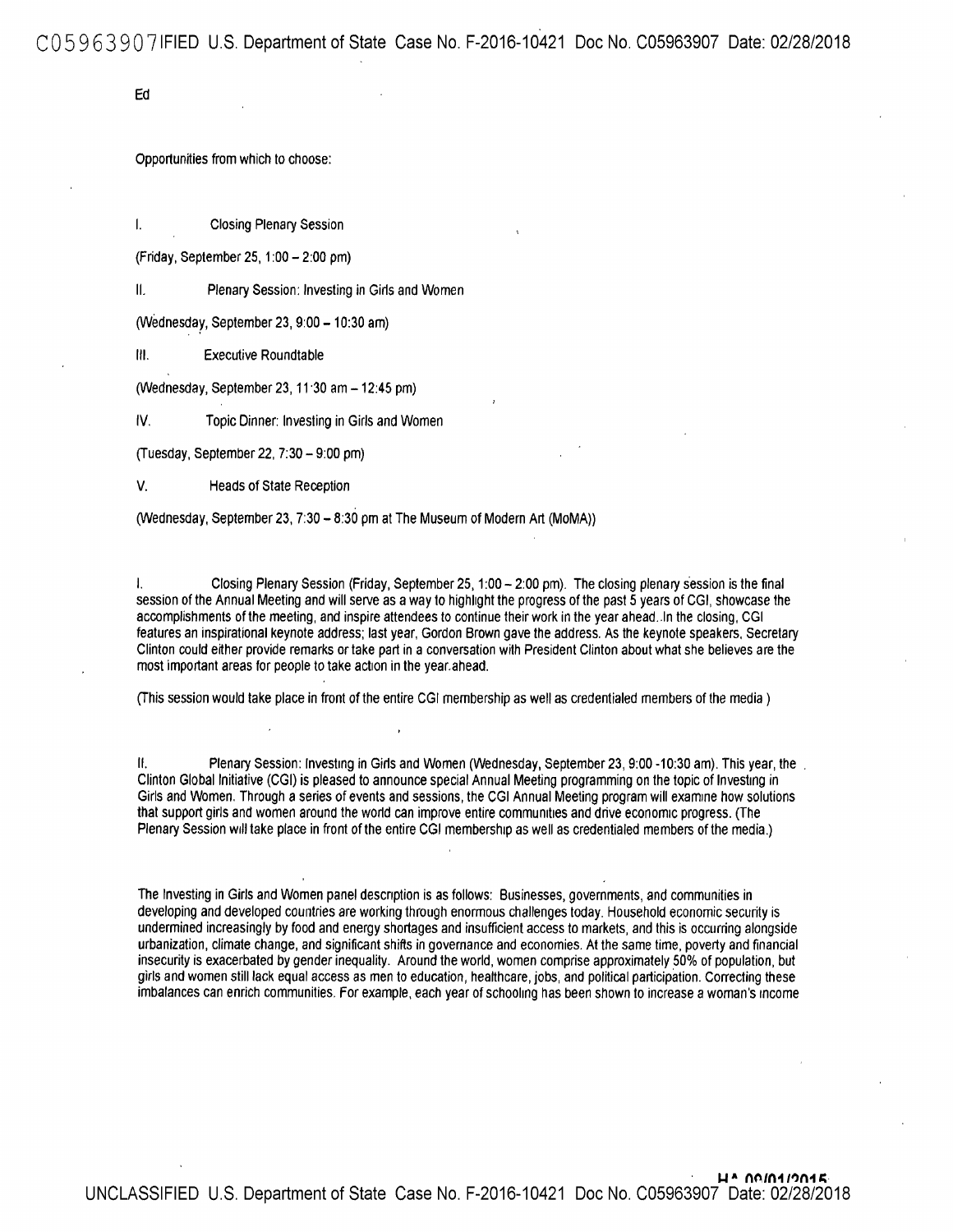by 10-20%, and closing the gender gap in education increases per capita GNP. Opportunities abound to improve families and communities in every stage of a woman's life: from birth to adulthood. Smart businesses recognize the power of investments in girls and women to develop and maintain successful markets for the future. Innovative programs already are underway and producing positive results for both communities and businesses. This panel will examine the needs, challenges, and opportunities to strengthen communities and economies through the advancement of girls and women.

.I

Proposed panelists:

Moderator: Oprah Winfrey, Chairwoman and CEO, Harpo, Inc. (Pending)

Panelists:

-Lloyd Blankfein, Chairman and CEO, Goldman Sachs (CONFIRMED)

-Ellen Johnson-Sirleaf, President, Liberia (INVITED, RESPONSE PENDING) (

-Rex Tillerson, Chairman and CEO, ExxonMobil (INVITED, RESPONSE

PENDING)

-Zainab Salbi, Founder and CEO, Women for Women International or Alt. Female Doer from Latin America TBD

Ill. ~ Executive Roundtable. (Wednesday, September 23, 11 :30 am - 12:45 pm): This is a private discussion session with select CGI members. The purpose of this event is to create a cross-sectoral dialogue between the private and public sectors in an effort to address priorities and concerns for the coming year. This gathering is not designed to be a social event, but an action focused conversation that will be driven by the specific interests of the participants. We would be honored if Secretary Clinton would participate as a special guest in this discussion.

Special guests:

-President Clinton (CONFIRMED)

-Valerie B. Jarrett, Senior Advisor and Assistant to the President for Intergovernmental Relations, The White House (CONFIRMED)

-Lawrence H. Summers, Oirector, National Economic Council

-Timothy Geithner, Secretary, U.S. Department of the Treasury (INVITED,

RESPONSE PENDING)

Confirmed attendees:

-Gregory S. Babe, President and Chief Executive Officer, Bayer Corporation and Bayer Material Science, Bayer AG

-Angela Braly, President and Chief Executive Officer, WellPoint, Inc.

-John T. Chambers, Chairman and Chief Executive Officer. Cisco Systems, Inc.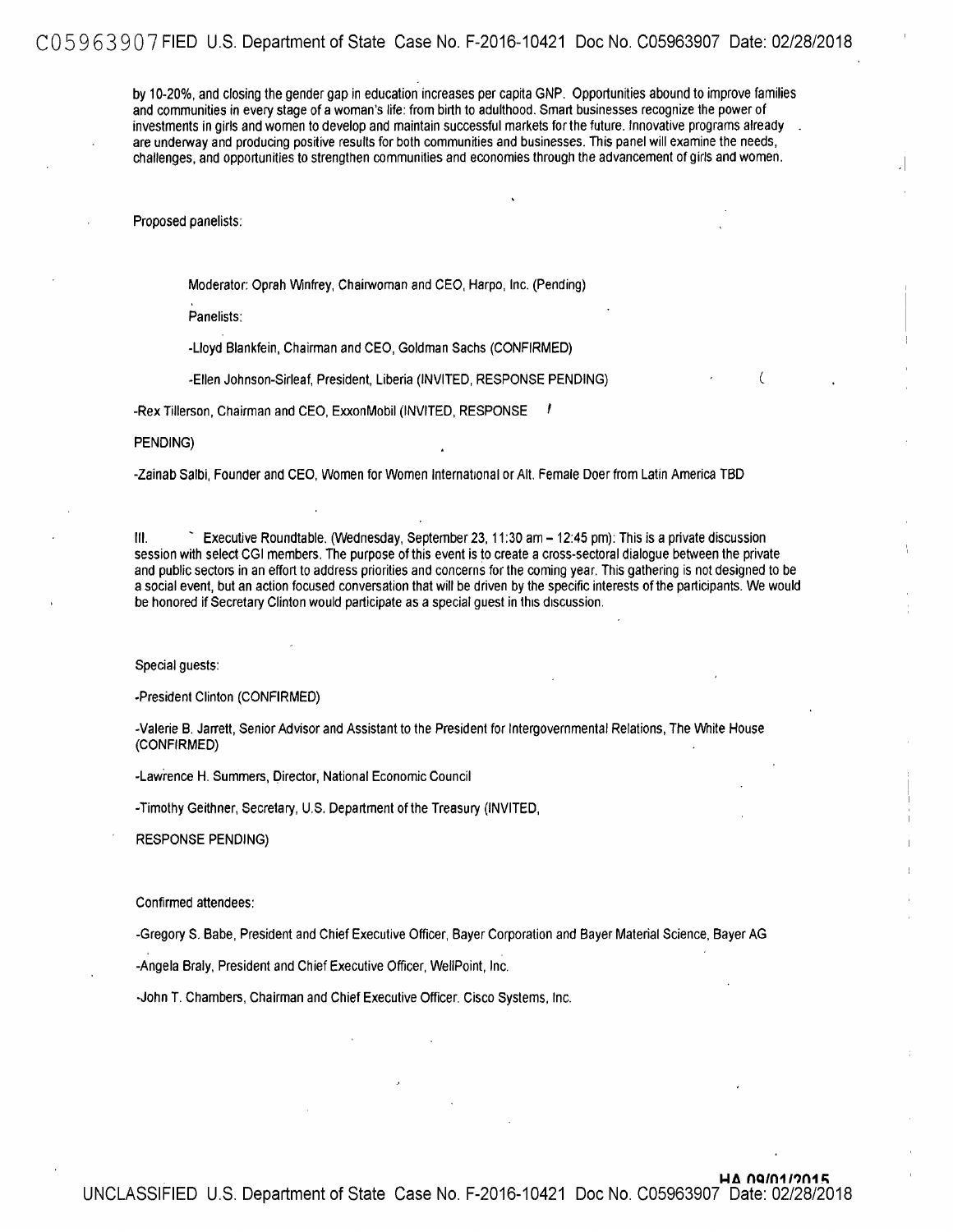-Indra Nooyi, Chairman and Chief Executive Officer, PepsiCo, Inc.

-Carlos Slim Helú, Chairman of the Board, Grupo Carso S.A. de C.V.

IV. Head of State Reception (7:30 PM, MoMA): An intimate reception, limited to Heads of State and select corporate leaders.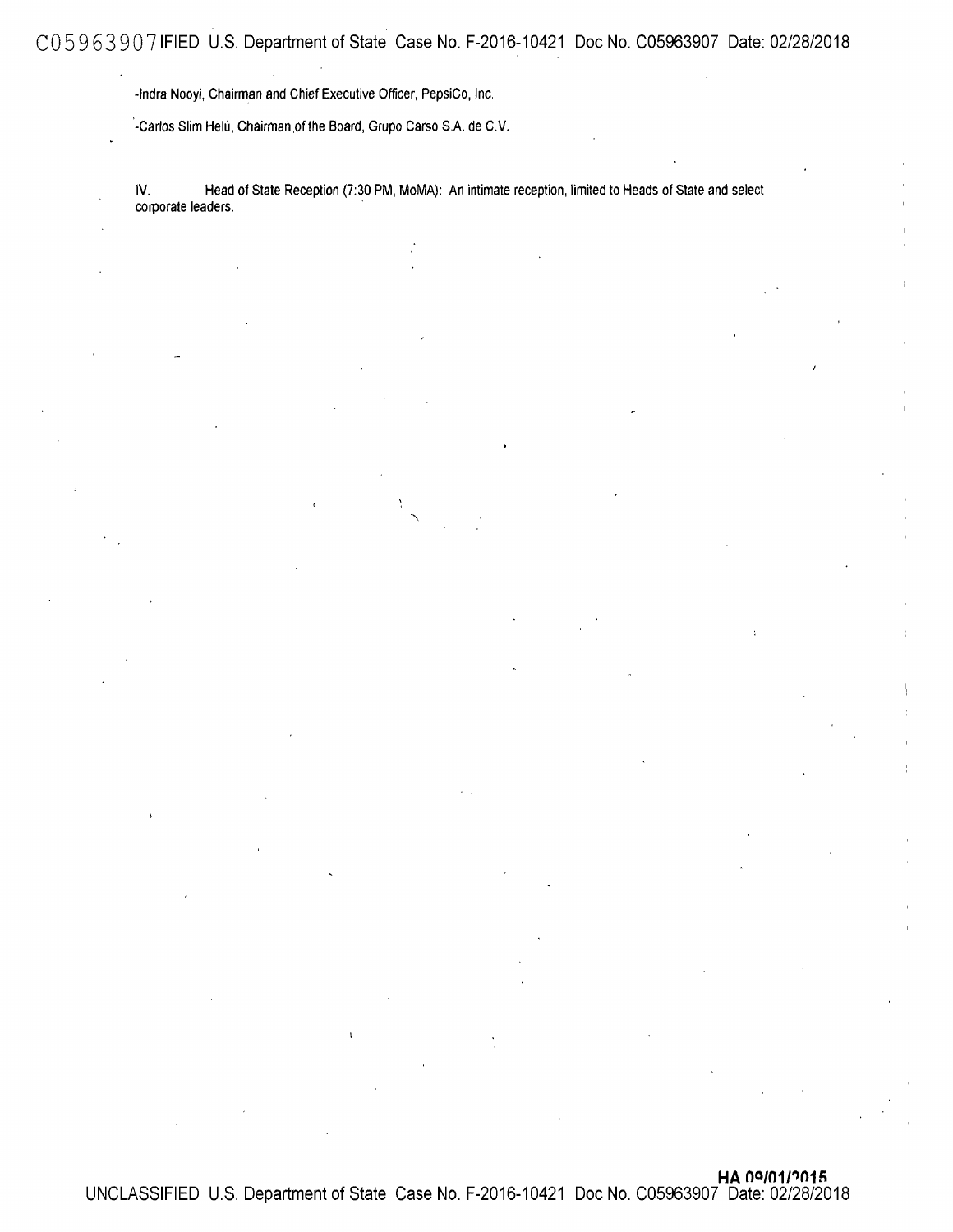# C05964007FIED U.S. Department of State Case No. F-2016-10421 Doc No. C05964007 Date: 02/28/2018

l,

 $\ddot{\phantom{a}}$ 

| From:                                                  |                                                                                                                                                                                                                           | Huma Abedin [Huma@clintonemail.com] |                                                                                                                                                                                                                                       | <b>RELEASE IN</b><br>PART <sub>B6</sub> |  |
|--------------------------------------------------------|---------------------------------------------------------------------------------------------------------------------------------------------------------------------------------------------------------------------------|-------------------------------------|---------------------------------------------------------------------------------------------------------------------------------------------------------------------------------------------------------------------------------------|-----------------------------------------|--|
| Sent:<br>To:                                           | Tuesday, July 07, 2009 7:06:30 PM<br>'ed.hughes                                                                                                                                                                           |                                     | Doug Band                                                                                                                                                                                                                             |                                         |  |
|                                                        |                                                                                                                                                                                                                           |                                     |                                                                                                                                                                                                                                       |                                         |  |
| CC:                                                    | 'adesai                                                                                                                                                                                                                   | 'bob.harrison                       |                                                                                                                                                                                                                                       |                                         |  |
|                                                        | 'dana.rosenberg                                                                                                                                                                                                           |                                     | 'kimberly.lovett                                                                                                                                                                                                                      |                                         |  |
| Subject:                                               | Re: CGI Options Memo for HRC                                                                                                                                                                                              |                                     |                                                                                                                                                                                                                                       |                                         |  |
|                                                        | We of course want to participate, not sure on women specific.<br>But want to coordinate with potus.                                                                                                                       |                                     |                                                                                                                                                                                                                                       |                                         |  |
| ----- Original Message -----<br>From: Ed Hughes        |                                                                                                                                                                                                                           |                                     |                                                                                                                                                                                                                                       |                                         |  |
|                                                        | To: Huma Abedin; Doug Band                                                                                                                                                                                                |                                     |                                                                                                                                                                                                                                       |                                         |  |
|                                                        |                                                                                                                                                                                                                           | >; Robert Harrison ·                |                                                                                                                                                                                                                                       | Dana                                    |  |
| Cc: Amitabh Desai                                      |                                                                                                                                                                                                                           |                                     |                                                                                                                                                                                                                                       |                                         |  |
| Rosenberg                                              |                                                                                                                                                                                                                           |                                     | F; Kimberly Lovett <                                                                                                                                                                                                                  |                                         |  |
|                                                        | Sent: Tue Jul 07 19:04:53 2009                                                                                                                                                                                            |                                     |                                                                                                                                                                                                                                       |                                         |  |
|                                                        | Subject: RE: CGI Options Memo for HRC                                                                                                                                                                                     |                                     |                                                                                                                                                                                                                                       |                                         |  |
| Η,                                                     |                                                                                                                                                                                                                           |                                     |                                                                                                                                                                                                                                       |                                         |  |
| hopeful for an acceptance.                             |                                                                                                                                                                                                                           |                                     | Doug is the point person on all matters BHO - but in his absence - Yes, we have invited President Obama to deliver<br>remarks at CGI's Opening Plenary at 4 PM on Tuesday, September 22. Doug and Rahm continue to discuss, but we're |                                         |  |
|                                                        | What are your thoughts on HRC's participation? :-)                                                                                                                                                                        |                                     |                                                                                                                                                                                                                                       |                                         |  |
| Thanks,                                                |                                                                                                                                                                                                                           |                                     |                                                                                                                                                                                                                                       |                                         |  |
| Ed                                                     |                                                                                                                                                                                                                           |                                     |                                                                                                                                                                                                                                       |                                         |  |
| Assume you invited potus.<br>Have they responded?      | Sent: Tuesday, July 07, 2009 6:39 PM<br>To: Ed Hughes; Doug Band - PC<br>Cc: Amitabh Desai; Robert Harrison; Dana Rosenberg; Kimberly Lovett<br>Subject: Re: CGI Options Memo for HRC<br>Have u guys had contact with WH? |                                     |                                                                                                                                                                                                                                       |                                         |  |
| ----- Original Message -----                           |                                                                                                                                                                                                                           |                                     |                                                                                                                                                                                                                                       | $\mathbf{v}_\alpha$                     |  |
| From: Ed Hughes                                        |                                                                                                                                                                                                                           |                                     |                                                                                                                                                                                                                                       |                                         |  |
|                                                        | To: Doug Band; Huma Abedin                                                                                                                                                                                                |                                     |                                                                                                                                                                                                                                       |                                         |  |
| Cc: Amitabh Desai                                      |                                                                                                                                                                                                                           |                                     | Robert Harrison {                                                                                                                                                                                                                     | : Dana                                  |  |
|                                                        |                                                                                                                                                                                                                           |                                     |                                                                                                                                                                                                                                       |                                         |  |
|                                                        |                                                                                                                                                                                                                           |                                     | F; Kimberly Lovett                                                                                                                                                                                                                    |                                         |  |
|                                                        |                                                                                                                                                                                                                           |                                     |                                                                                                                                                                                                                                       |                                         |  |
|                                                        |                                                                                                                                                                                                                           |                                     |                                                                                                                                                                                                                                       |                                         |  |
|                                                        | Subject: RE: CGI Options Memo for HRC                                                                                                                                                                                     |                                     |                                                                                                                                                                                                                                       |                                         |  |
|                                                        | (Reattaching the decision memo in case Ms. Abedin did not receive.)                                                                                                                                                       |                                     |                                                                                                                                                                                                                                       |                                         |  |
| Rosenberg {<br>Sent: Fri Jun 26 17:29:15 2009<br>Huma, |                                                                                                                                                                                                                           |                                     |                                                                                                                                                                                                                                       |                                         |  |
|                                                        |                                                                                                                                                                                                                           |                                     | CGI would be honored by your and the Secretary's presence this September. Please let us know if you have any                                                                                                                          |                                         |  |
| questions.<br>Thanks,                                  |                                                                                                                                                                                                                           |                                     |                                                                                                                                                                                                                                       |                                         |  |
| Ed                                                     |                                                                                                                                                                                                                           |                                     |                                                                                                                                                                                                                                       |                                         |  |
| -----Original Message-----<br>From: Doug Band [mailto] | Sent: Friday, June 26, 2009 5:26 PM<br>To: Ed Hughes; Huma Abedin                                                                                                                                                         |                                     |                                                                                                                                                                                                                                       |                                         |  |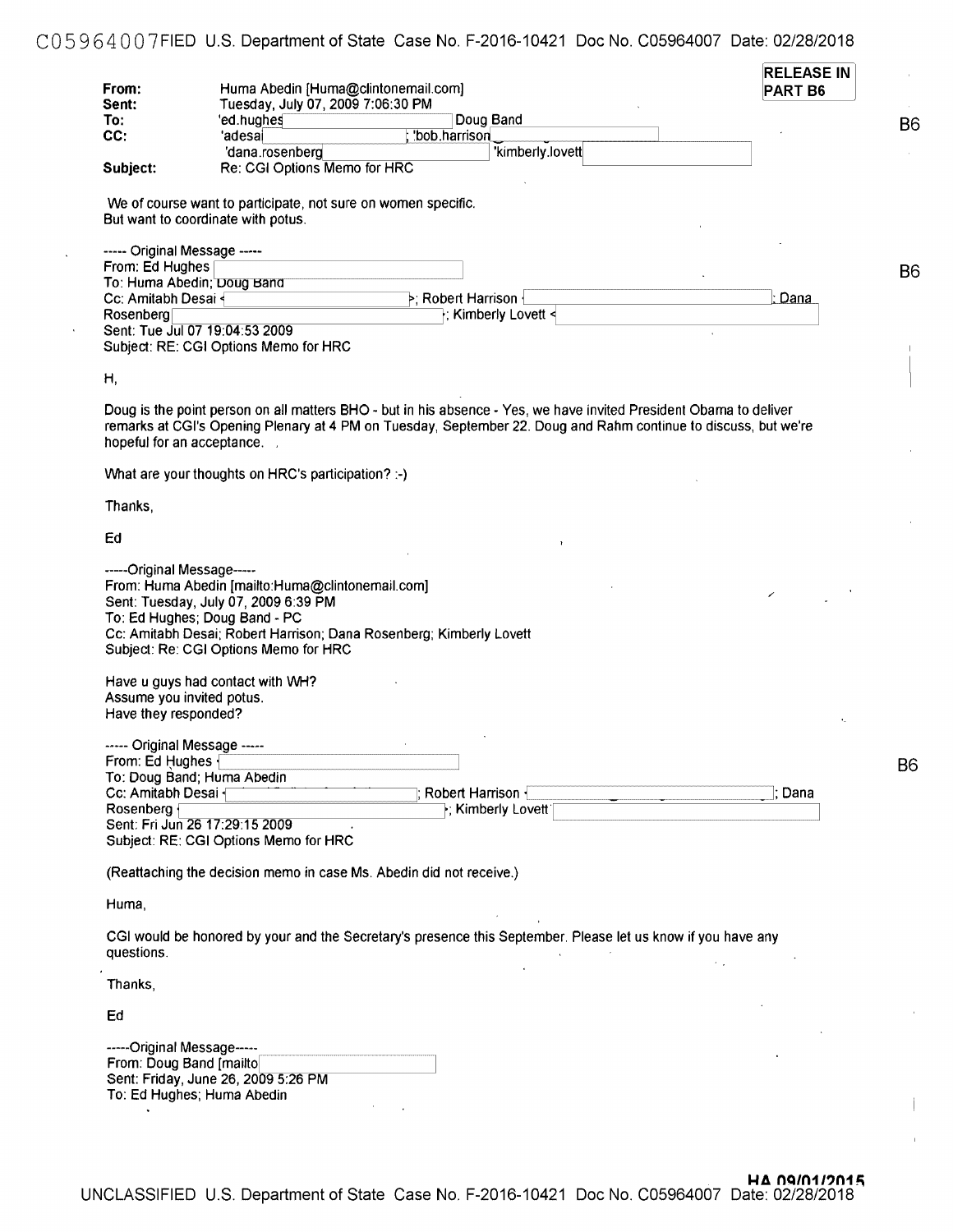Cc: Amitabh Desai; Robert Harrison; Dana Rosenberg; Kimberly Lovett Subject: Re: CGI Options Memo for HRC

Including ms abedin here to work through it together

| ----- Original Message -----      |                      |        |
|-----------------------------------|----------------------|--------|
| From: Ed Hughes                   |                      |        |
| To: Doug Band                     |                      |        |
| Cc: Amitabh Desai                 | : Robert Harrison ⊦  | : Dana |
| Rosenberg {                       | l: Kimberlv Lovett ∙ |        |
| Sent: Fri Jun 26 17:25:20 2009    |                      |        |
| Subject: CGI Options Memo for HRC |                      |        |

**B**6

DJB,

Per our previous discussions, please find attached and pasted below our initial proposal memo to Secretary Clinton for CGI's 2009 Annual Meeting. Please let me know if you would like us to make any edits or if there you are comfortable forwarding this on to Huma. .

Thanks,

Ed

Opportunities from which to choose:

I. Closing Plenary Session

(Friday, September 25, 1 :00 - 2:00 pm)

II. Plenary Session: Investing in Girls and Women

(Wednesday, September 23, 9:00 - 10:30 am)

Ill. Executive Roundtable

(Wednesday, September 23, 11 :30 am - 12:45 pm)

IV. . Topic Dinner: Investing in Girls and Women

(Tuesday, September 22, 7:30 - 9:00 pm)

V. Heads of State Reception

(Wednesday, September 23, 7:30 - 8:30 pm at The Museum of Modern Art (MoMA))

I. Closing Plenary Session (Friday, September 25, 1 :00 - 2:00 pm). The closing plenary session is the final session of the Annual Meeting and will serve as a way to highlight the progress of the' past 5 years of CGI, showcase the accomplishments of the meeting, and inspire attendees to continue their work in the year ahead. In the closing, CGI features an inspirational keynote address; last year, Gordon Brown gave the address. As the keynote speakers, Secretary Clinton could either provide remarks or take part in a conversation with President Clinton about what she believes are the most important areas for people to take action in the year ahead.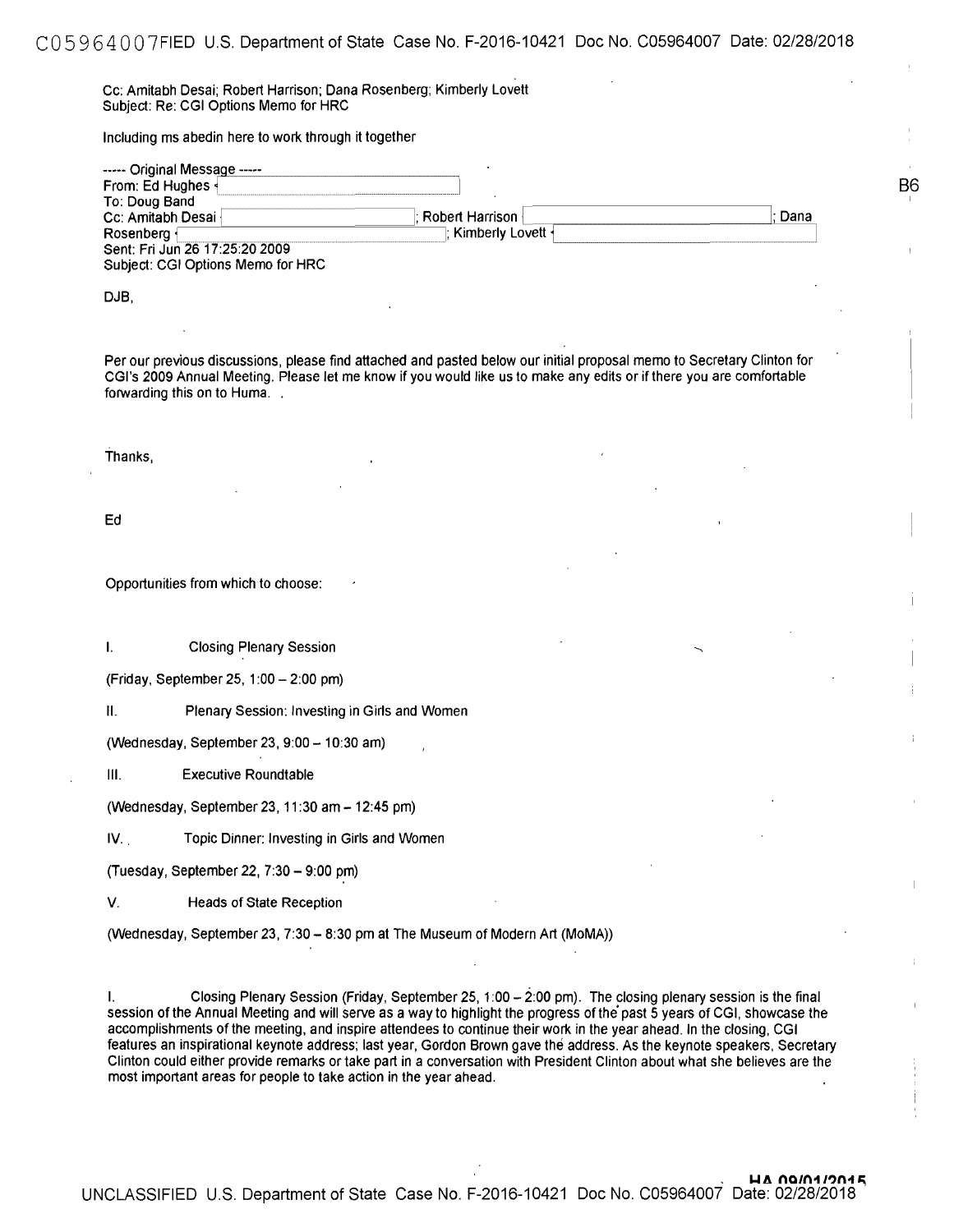#### CO 5 9 6 4 O O 7 FIED U.S. Department of State Case No. F-2016-10421 Doc No. C05964007 Date: 02/28/2018

(This session would take place in front of the entire CGI membership as well as credentialed members of the media.)

II. Plenary Session: Investing in Girls and Women (Wednesday, September 23, 9:00 -10:30 am). This year, the Clinton Global Initiative (CGI) is pleased to announce special Annual Meeting programming on the topic of Investing in Girls and Women. Through a series of events and sessions, the CGI Annual Meeting program will examine how solutions that support girls and women around the world can improve entire communities and drive economic progress. (The Plenary Session will take place in front of the entire CGI membership as well as credentialed members of the media.)

The Investing in Girls and Women panel description is as follows: Businesses, governments, and communities in developing and developed countries are working through enormous challenges today. Household economic security is undermined increasingly by food and energy shortages and insufficient access to markets, and this is occurring alongside urbanization, climate change, and significant shifts in governance and economies. At the same time, poverty and financial insecurity is exacerbated by gender inequality. Around the world, women comprise approximately 50% of population,·but girls and women still lack equal access as men to education, healthcare, jobs, and political participation. Correcting these imbalances can enrich communities. For example, each year of schooling has been shown to increase a woman's income by 10-20%, and closing the gender gap in education increases per capita GNP. Opportunities abound to improve families and communities in every stage of a woman's life: from birth to adulthood. Smart businesses recognize the power of investments in girls and women to develop and maintain successful markets for the future. Innovative programs already are underway and producing positive results for both communities and businesses. This panel will examine the needs, challenges, and opportunities to strengthen communities and economies through the advancement of girls and women.

)

Proposed panelists:

Moderator: Oprah Winfrey, Chairwoman and CEO, Harpo, Inc. (Pending)

Panelists:

-Lloyd Blankfein, Chairman and CEO, Goldman Sachs (CONFIRMED)

-Ellen Johnson-Sirleaf, President, Liberia (INVITED, RESPONSE PENDING)

-Rex Tillerson, Chairman and CEO, ExxonMobil (INVITED, RESPONSE

PENDING)

-Zainab Salbi, Founder and CEO, Women for Women International or Alt. Female Doer from Latin America TBD

III. Executive Roundtable. (Wednesday, September 23, 11:30 am - 12:45 pm): This is a private discussion session with select CGI members. The purpose of this event is to create a cross-sectoral dialogue between the private and public sectors in an effort to address priorities and concerns for the coming year. This gathering is not designed to be a social event, but an action focused conversation that will be driven by the specific interests of the participants. We would be honored if Secretary Clinton would participate as a special guest in this discussion.

Special guests:

-President Clinton (CONFIRMED)

-Valerie B. Jarrett, Senior Advisor and Assistant to the President for Intergovernmental Relations, The White House (CONFIRMED) .

-Lawrence H. Summers, Director, National Economic Council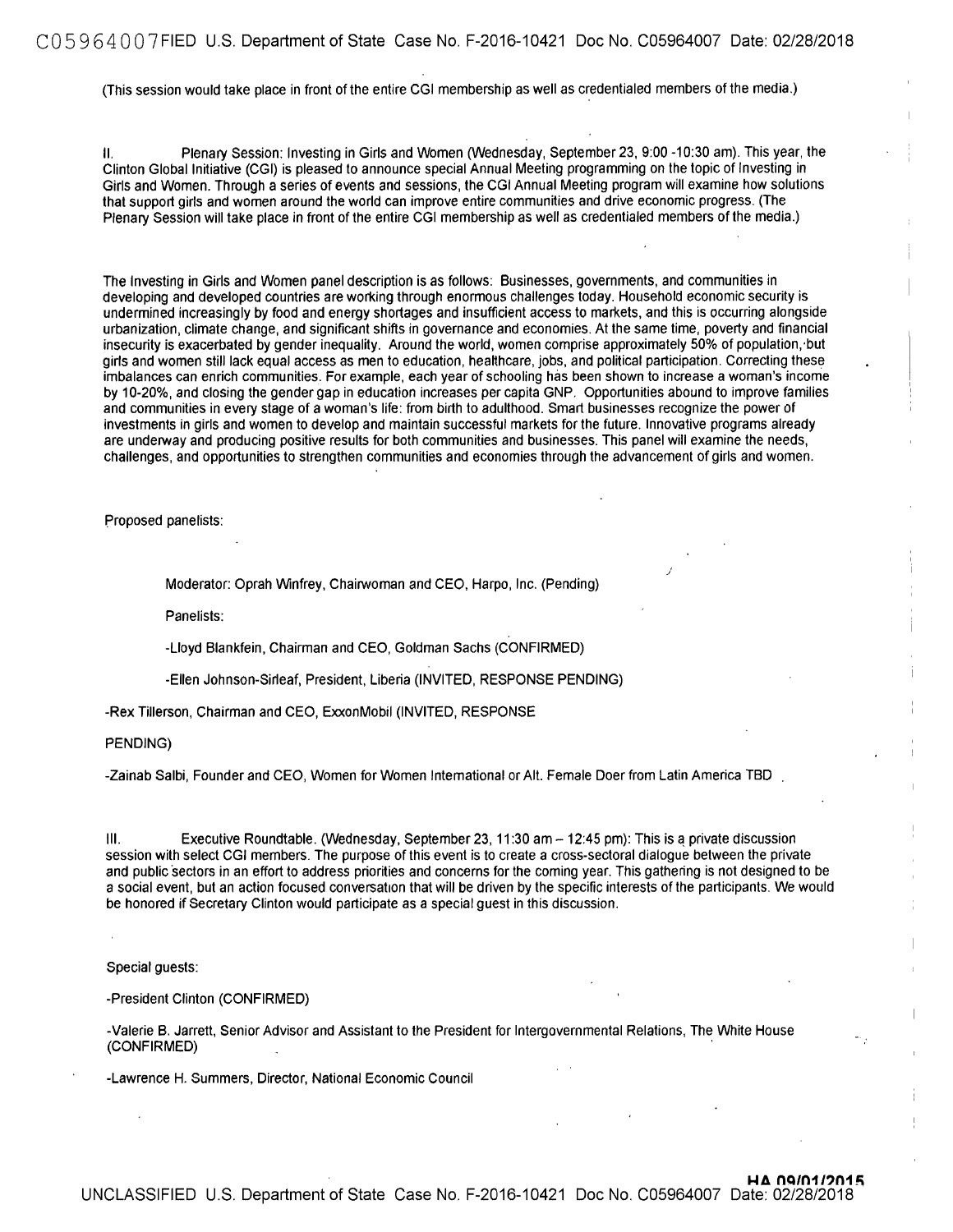C05964007FIED U.S. Department of State Case No. F-2016-10421 Doc No. C05964007 Date: 02/28/2018

-Timothy Geithner, Secretary, U.S. Department of the Treasury (INVITED, RESPONSE PENDING)

Confirmed attendees:

 $\overline{\phantom{a}}$ 

 $\mathcal{O}$ 

-Gregory S. Babe, President and Chief Executive Officer, Bayer Corporation and Bayer Material Science, Bayer AG

-Angela Braly, President and Chief Executive Officer, WellPoint, Inc.

-John T. Chambers, Chairman and Chief Executive Officer, Cisco Systems, Inc.

-Indra Nooyi, Chairman and Chief Executive Officer, PepsiCo, Inc.

-Carlos Slim Helú, Chairman of the Board, Grupo Carso S.A. de C.V.

IV: Head of State Reception (7:30 PM, MoMA): An intimate reception, limited to Heads of State and select corporate leaders.

 $HA$   $09/01/2015$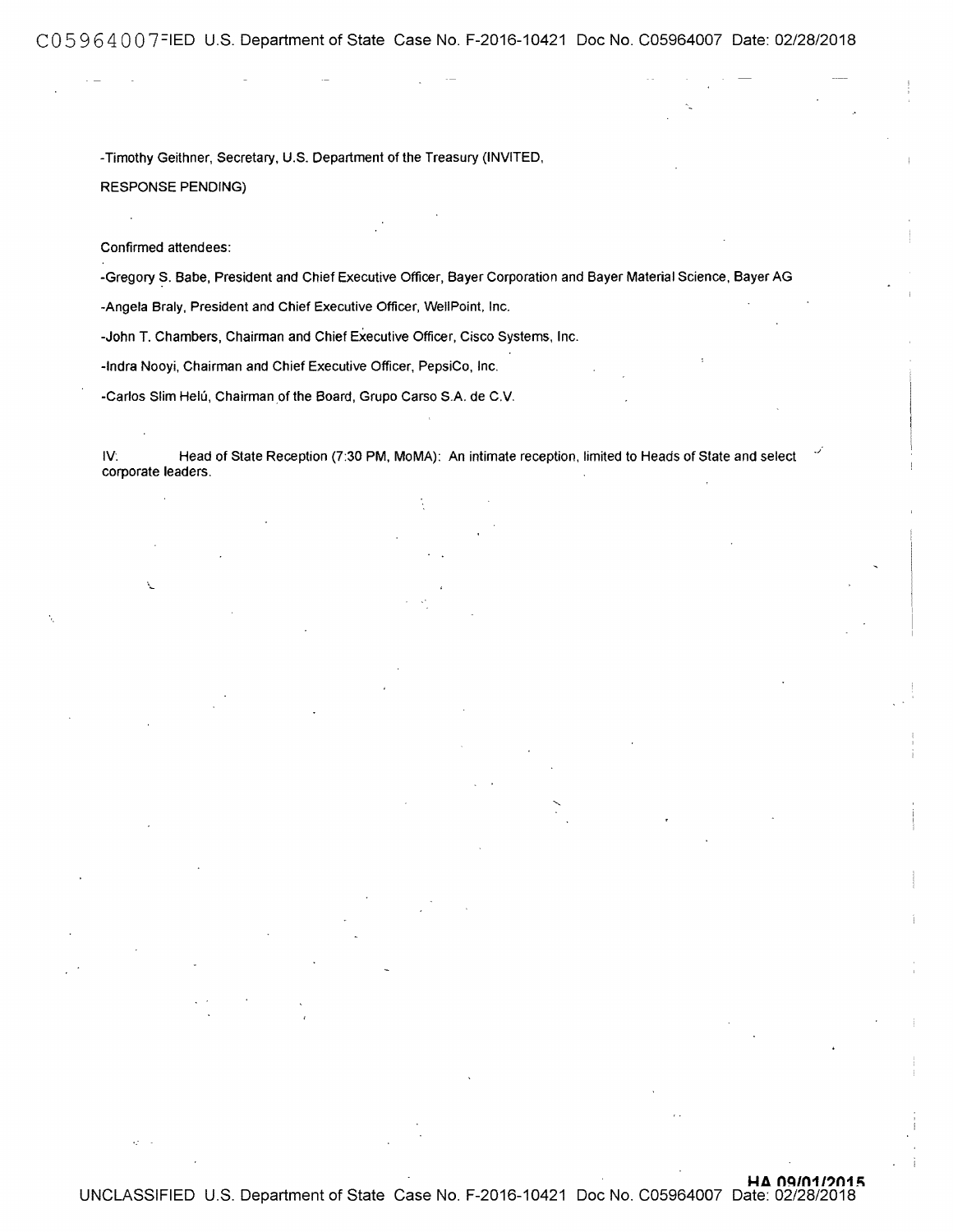CO 5 9 6 4 O O 9=1ED U.S. Department of State Case No. F-2016-10421 Doc No. C05964009 Date: 02/28/2018

|                                                                                                        |                                                                                                                                                                                                                                                        |                                                                       |                   |             | <b>RELEASE IN PART</b><br><b>B6</b> |
|--------------------------------------------------------------------------------------------------------|--------------------------------------------------------------------------------------------------------------------------------------------------------------------------------------------------------------------------------------------------------|-----------------------------------------------------------------------|-------------------|-------------|-------------------------------------|
| From:                                                                                                  | Ed Hughes                                                                                                                                                                                                                                              |                                                                       |                   |             |                                     |
| Sent:                                                                                                  | Tuesday, July 07, 2009 9:36:48 PM                                                                                                                                                                                                                      |                                                                       |                   |             |                                     |
|                                                                                                        |                                                                                                                                                                                                                                                        |                                                                       |                   |             |                                     |
| To:                                                                                                    | Doug Band; Huma Abedin                                                                                                                                                                                                                                 |                                                                       |                   |             |                                     |
| CC:                                                                                                    | Amitabh Desai; Robert Harrison; Dana Rosenberg; Kimberly Lovett                                                                                                                                                                                        |                                                                       |                   |             |                                     |
| Subject:                                                                                               | Re: CGI Options Memo for HRC                                                                                                                                                                                                                           |                                                                       |                   |             |                                     |
| link from CGI's website.                                                                               | Closing Plenary starts at 1 PM on Friday, September 25. Stage is typically "in the round" set in the middle of the ballroom<br>of the Sheraton New York. You may recall is from year's past for WJC's closing remarks. If not, we can send you a video |                                                                       |                   |             |                                     |
|                                                                                                        | I believe WJC's instructions re: HRC were "whatever she wants."                                                                                                                                                                                        |                                                                       |                   |             |                                     |
| Thanks,                                                                                                |                                                                                                                                                                                                                                                        |                                                                       |                   |             |                                     |
|                                                                                                        |                                                                                                                                                                                                                                                        |                                                                       |                   |             |                                     |
| Ed                                                                                                     |                                                                                                                                                                                                                                                        |                                                                       |                   |             |                                     |
|                                                                                                        |                                                                                                                                                                                                                                                        |                                                                       |                   |             |                                     |
|                                                                                                        |                                                                                                                                                                                                                                                        |                                                                       |                   |             |                                     |
| ----- Original Message -----                                                                           |                                                                                                                                                                                                                                                        |                                                                       |                   |             |                                     |
| From: Doug Band <                                                                                      |                                                                                                                                                                                                                                                        |                                                                       |                   |             |                                     |
|                                                                                                        | To: Huma Abedin <huma@clintonemail.com>; Ed Hughes</huma@clintonemail.com>                                                                                                                                                                             |                                                                       |                   |             |                                     |
|                                                                                                        | Cc: Amitabh Desai; Robert Harrison; Dana Rosenberg; Kimberly Lovett                                                                                                                                                                                    |                                                                       |                   |             |                                     |
|                                                                                                        | Sent: Tue Jul 07 20:44:35 2009                                                                                                                                                                                                                         |                                                                       |                   |             |                                     |
|                                                                                                        | Subject: Re: CGI Options Memo for HRC                                                                                                                                                                                                                  |                                                                       |                   |             |                                     |
|                                                                                                        | Having her at the closing either with wic or just speaking would be good                                                                                                                                                                               |                                                                       |                   |             |                                     |
|                                                                                                        |                                                                                                                                                                                                                                                        |                                                                       |                   |             |                                     |
|                                                                                                        | Ed, shoot her the exact time pls                                                                                                                                                                                                                       |                                                                       |                   |             |                                     |
| ----- Original Message -----                                                                           |                                                                                                                                                                                                                                                        |                                                                       |                   |             |                                     |
| From: Huma Abedin                                                                                      |                                                                                                                                                                                                                                                        |                                                                       |                   |             |                                     |
| To: 'ed.hughes                                                                                         |                                                                                                                                                                                                                                                        | <ed.hughes< td=""><td></td><td>; Doug Band</td><td></td></ed.hughes<> |                   | ; Doug Band |                                     |
| Cc: 'adesai                                                                                            | <adesai< td=""><td></td><td>&gt;; 'bob.harrisor</td><td></td><td></td></adesai<>                                                                                                                                                                       |                                                                       | >; 'bob.harrisor  |             |                                     |
| <bob.harrison< td=""><td></td><td>'dana.rosenberg</td><td></td><td></td><td></td></bob.harrison<>      |                                                                                                                                                                                                                                                        | 'dana.rosenberg                                                       |                   |             |                                     |
| <dana.rosenberg< td=""><td></td><td>'kimberly.lovett</td><td></td><td></td><td></td></dana.rosenberg<> |                                                                                                                                                                                                                                                        | 'kimberly.lovett                                                      |                   |             |                                     |
| <kimberly lovett<="" td=""><td></td><td></td><td></td><td></td><td></td></kimberly>                    |                                                                                                                                                                                                                                                        |                                                                       |                   |             |                                     |
|                                                                                                        | Sent: Tue Jul 07 18:38:59 2009                                                                                                                                                                                                                         |                                                                       |                   |             |                                     |
|                                                                                                        | Subject: Re: CGI Options Memo for HRC                                                                                                                                                                                                                  |                                                                       |                   |             |                                     |
|                                                                                                        | Have u guys had contact with WH?                                                                                                                                                                                                                       |                                                                       |                   |             |                                     |
| Assume you invited potus.                                                                              |                                                                                                                                                                                                                                                        |                                                                       |                   |             |                                     |
| Have they responded?                                                                                   |                                                                                                                                                                                                                                                        |                                                                       |                   |             |                                     |
|                                                                                                        |                                                                                                                                                                                                                                                        |                                                                       |                   |             |                                     |
| ----- Original Message -----                                                                           |                                                                                                                                                                                                                                                        |                                                                       |                   |             |                                     |
| From: Ed Hughes                                                                                        |                                                                                                                                                                                                                                                        |                                                                       |                   |             |                                     |
|                                                                                                        | To: Doug Band; Huma Abedin                                                                                                                                                                                                                             |                                                                       |                   |             |                                     |
| Cc: Amitabh Desai <                                                                                    |                                                                                                                                                                                                                                                        | $\cdot$ ; Robert Harrison $\cdot$                                     |                   |             | Dana                                |
| Rosenberg                                                                                              |                                                                                                                                                                                                                                                        |                                                                       | ; Kimberly Lovett |             |                                     |
|                                                                                                        | Sent: Fri Jun 26 17:29:15 2009                                                                                                                                                                                                                         |                                                                       |                   |             |                                     |
|                                                                                                        | Subject: RE: CGI Options Memo for HRC                                                                                                                                                                                                                  |                                                                       |                   |             |                                     |
|                                                                                                        |                                                                                                                                                                                                                                                        |                                                                       |                   |             |                                     |
|                                                                                                        | (Reattaching the decision memo in case Ms. Abedin did not receive.)                                                                                                                                                                                    |                                                                       |                   |             |                                     |
| Huma,                                                                                                  |                                                                                                                                                                                                                                                        |                                                                       |                   |             |                                     |
|                                                                                                        | CGI would be honored by your and the Secretary's presence this September. Please let us know if you have any                                                                                                                                           |                                                                       |                   |             |                                     |
|                                                                                                        |                                                                                                                                                                                                                                                        |                                                                       |                   |             |                                     |
| questions.                                                                                             |                                                                                                                                                                                                                                                        |                                                                       |                   |             |                                     |
| Thanks,                                                                                                |                                                                                                                                                                                                                                                        |                                                                       |                   |             |                                     |
|                                                                                                        |                                                                                                                                                                                                                                                        |                                                                       |                   |             |                                     |
| Ed                                                                                                     |                                                                                                                                                                                                                                                        |                                                                       |                   |             |                                     |
| -----Original Message-----                                                                             |                                                                                                                                                                                                                                                        |                                                                       |                   |             |                                     |
| From: Doug Band [mailto:                                                                               |                                                                                                                                                                                                                                                        |                                                                       |                   |             |                                     |
|                                                                                                        | Sent: Friday, June 26, 2009 5:26 PM                                                                                                                                                                                                                    |                                                                       |                   |             |                                     |
|                                                                                                        |                                                                                                                                                                                                                                                        |                                                                       |                   |             |                                     |

UNCLASSIFIED U.S. Department of State Case No. F-2016-10421 Doc No. C05964009 Date: 02/28/2018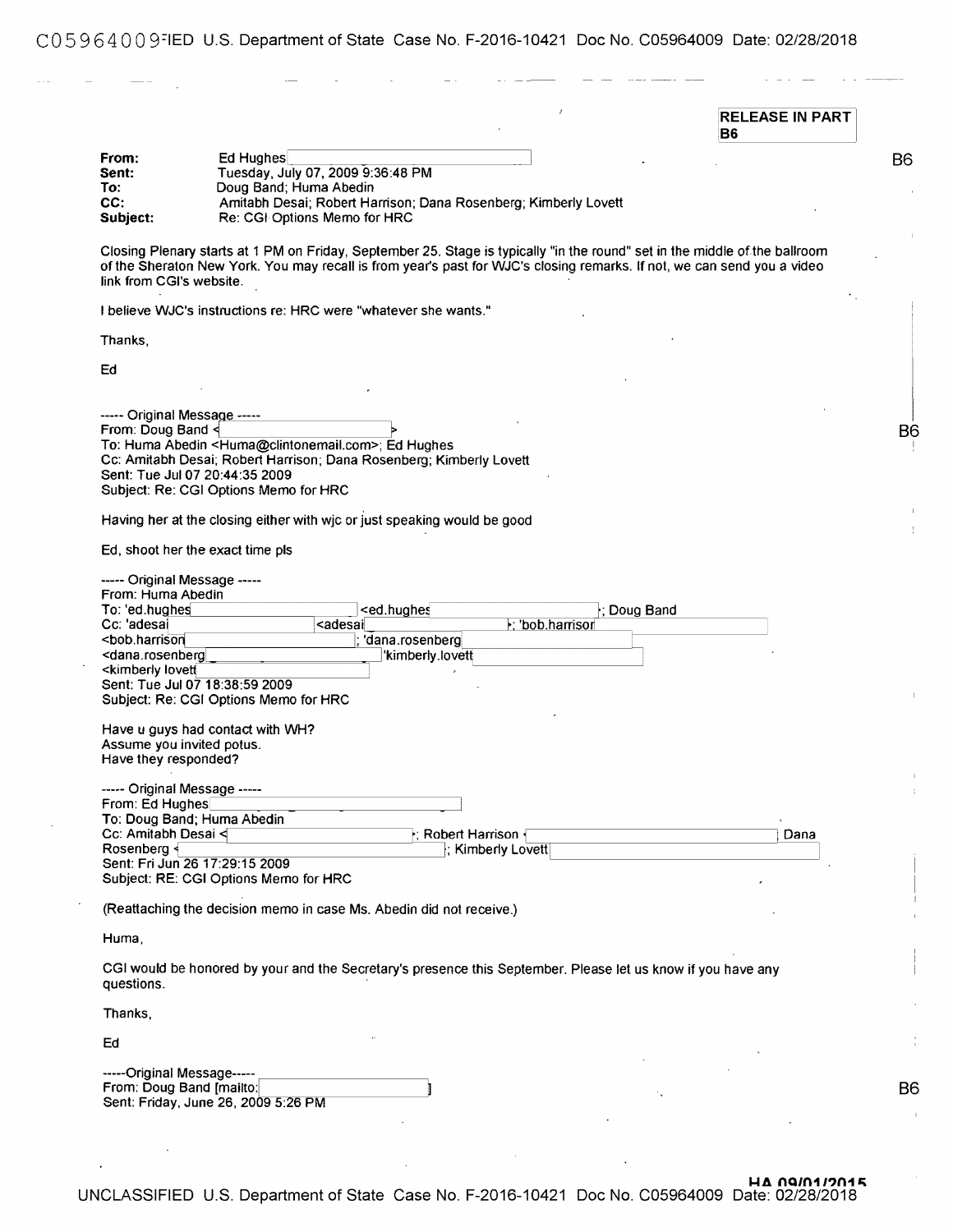To: Ed Hughes; Huma Abedin Cc: Amitabh Desai; Robert Harrison; Dana Rosenberg; Kimberly Lovett Subject: Re: CGI Options Memo for HRC

Including ms abedin here to work through it together

| ----- Original Message -----      |                                    |      |
|-----------------------------------|------------------------------------|------|
| From: Ed Hughes <                 |                                    |      |
| To: Doug Band                     |                                    |      |
| Cc: Amitabh Desai                 | ⊦: Robert Harrison                 | Dana |
| Rosenberg                         | $\triangleright$ : Kimberly Lovett |      |
| Sent: Fri Jun 26 17:25:20 2009    |                                    |      |
| Subject: CGI Options Memo for HRC |                                    |      |

86

DJB,

Per our previous discussions, please find attached and pasted below our initial proposal memo to Secretary Clinton for CGl's 2009 Annual Meeting. Please let me know if you would like us to make any edits or if there you are.comfortable forwarding this on to Huma.

Thanks,

Ed

Opportunities from which to choose:

I. Closing Plenary Session

(Friday, September 25, 1 :00 - 2:00 pm)

II. Plenary Session: Investing in Girls and Women

(Wednesday, September 23, 9:00 - 10:30 am)

Ill. Executive Roundtable

(Wednesday, September 23, 11 :30 am - 12:45 pm)

IV. Topic Dinner: Investing in Girls and Women

(Tuesday, September 22, 7:30 - 9:00 pm)

V. · Heads of State Reception

(Wednesday, September 23, 7:30 - 8·30 pm at The Museum of Modern Art (MoMA))

I. Closing Plenary Session (Friday, September 25, 1 :00 - 2:00 pm). The closing plenary session is the final session of the Annual Meeting and will serve as a way to highlight the progress of the past 5 years of CGI, showcase the accomplishments of the meeting, and inspire attendees to continue their work in the year ahead. In the closing, CGI features an inspirational keynote address; last year, Gordon Brown gave the address. As the keynote speakers. Secretary Clinton could either provide remarks or take part in a conversation with President Clinton about what she believes are the most important areas for people to take action in the year ahead.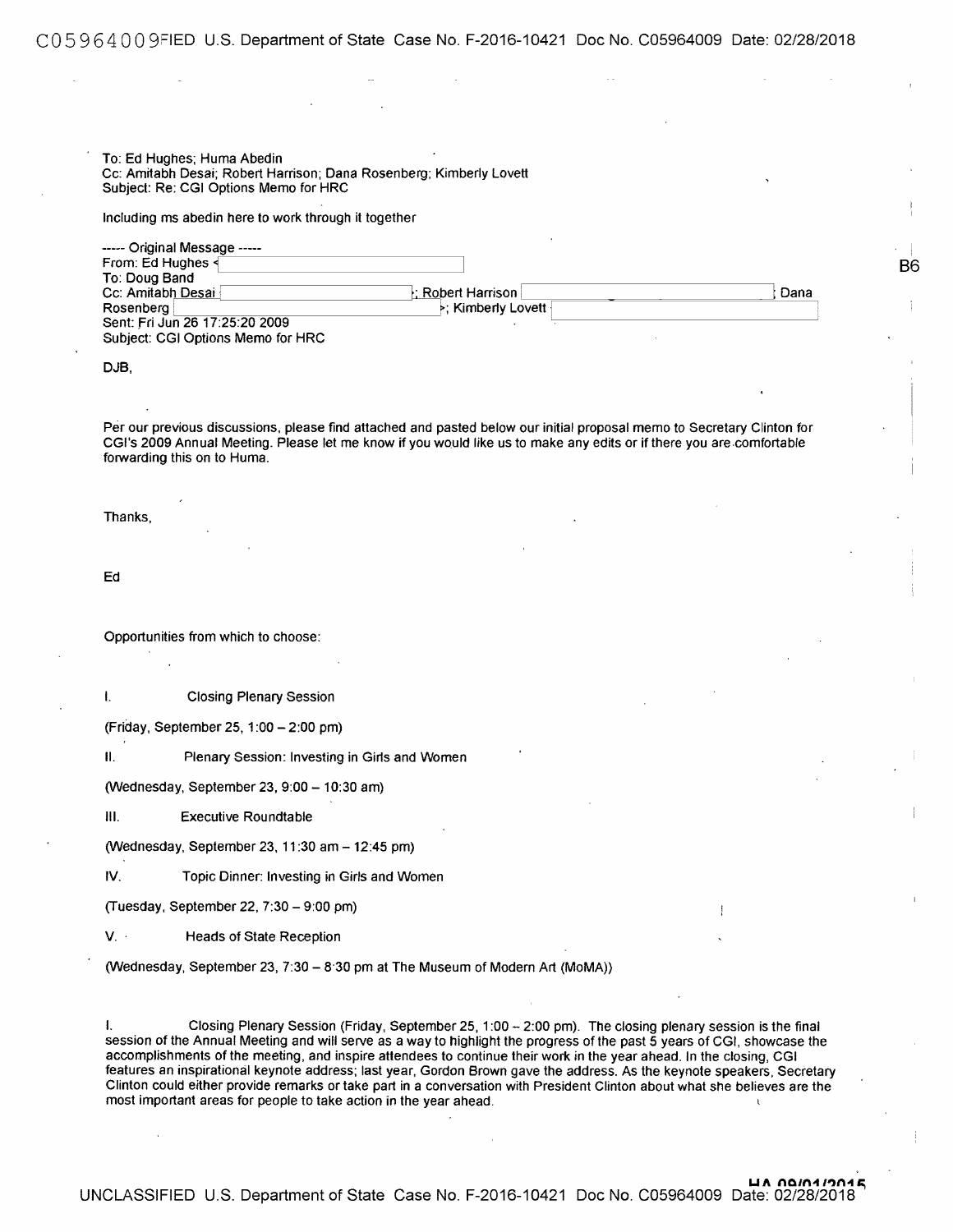#### CO 5 9 6 4 O O 9FIED U.S. Department of State Case No. F-2016-10421 Doc No. C05964009 Date: 02/28/2018

(This session would take place in front of the entire CGI membership as well as credentialed members of the media.)

II. Plenary Session: Investing in Girts and Women (Wednesday, September 23, 9:00-10:30 am). This year, the Clinton Global Initiative (CGI) is pleased to announce special Annual Meeting programming on the topic of Investing in Girls and Women. Through a series of events and sessions, the CGI Annual Meeting program will examine how solutions that support girls and women around the world can improve entire communities and drive economic progress. (The Plenary Session will take place jn front of the entire CGI membership as well as credentialed members of the media.)

The Investing in Girls and Women panel description is as follows: Businesses, governments, and communities in developing and developed countries are working through enormous challenges today. Household economic security is undermined increasingly by food and energy shortages and insufficient access to markets, and this is occurring alongside urbanization, climate change, and significant shifts in governance and economies. At the same time, poverty and financial insecurity is exacerbated by gender inequality. Around the world, women comprise approximately 50% of population, but girls and women still lack equal access as men to education, healthcare, jobs, and political participation. Correcting these imbalances can enrich communities. For example, each year of schooling has been shown to increase a woman's income by 10-20%, and closing the gender gap in education increases per capita GNP. Opportunities abound to improve families and communities in every stage of a woman's life: from birth to adulthood. Smart businesses recognize the power of investments in girls and women to develop and maintain successful markets for the future. Innovative programs already are underway and producing positive results for both communities and businesses. This panel will examine the needs, challenges, and opportunities to strengthen communities and economies through the advancement of girls and women.

Proposed panelists:

Moderator: Oprah Winfrey, Chairwoman and CEO, Harpo, Inc. (Pending)

Panelists:

-Lloyd Blankfein, Chairman and CEO, Goldman Sachs (CONFIRMED)

-Ellen Johnson-Sirleaf, President, Liberia (INVITED, RESPONSE PENDING)

-Rex Tillerson, Chairman and CEO, ExxonMobil (INVITED, RESPONSE

PENDING)

-Zainab Salbi, Founder and CEO, Women for Women International or Alt. Female Doer from Latin America TBD

Ill. Executive Roundtable. (Wednesday, September 23, 11 :30 am - 12:45 pm): This is a private discussion session with select CGI members. The purpose of this event is to create a cross-sectoral dialogue between the private and public sectors in an effort to address priorities and concerns for the coming year. This gathering is not designed to be a social event, but an action focused conversation that will be driven by the specific interests of the participants. We would be honored if Secretary Clinton would participate as a special guest in this discussion. /

Special guests:

-President Clinton (CONFIRMED)

-Valerie B. Jarrett, Senior Advisor and Assistant to the President for Intergovernmental Relations, The White House (CONFIRMED)

-Lawrence H. Summers, Director, National Economic Council